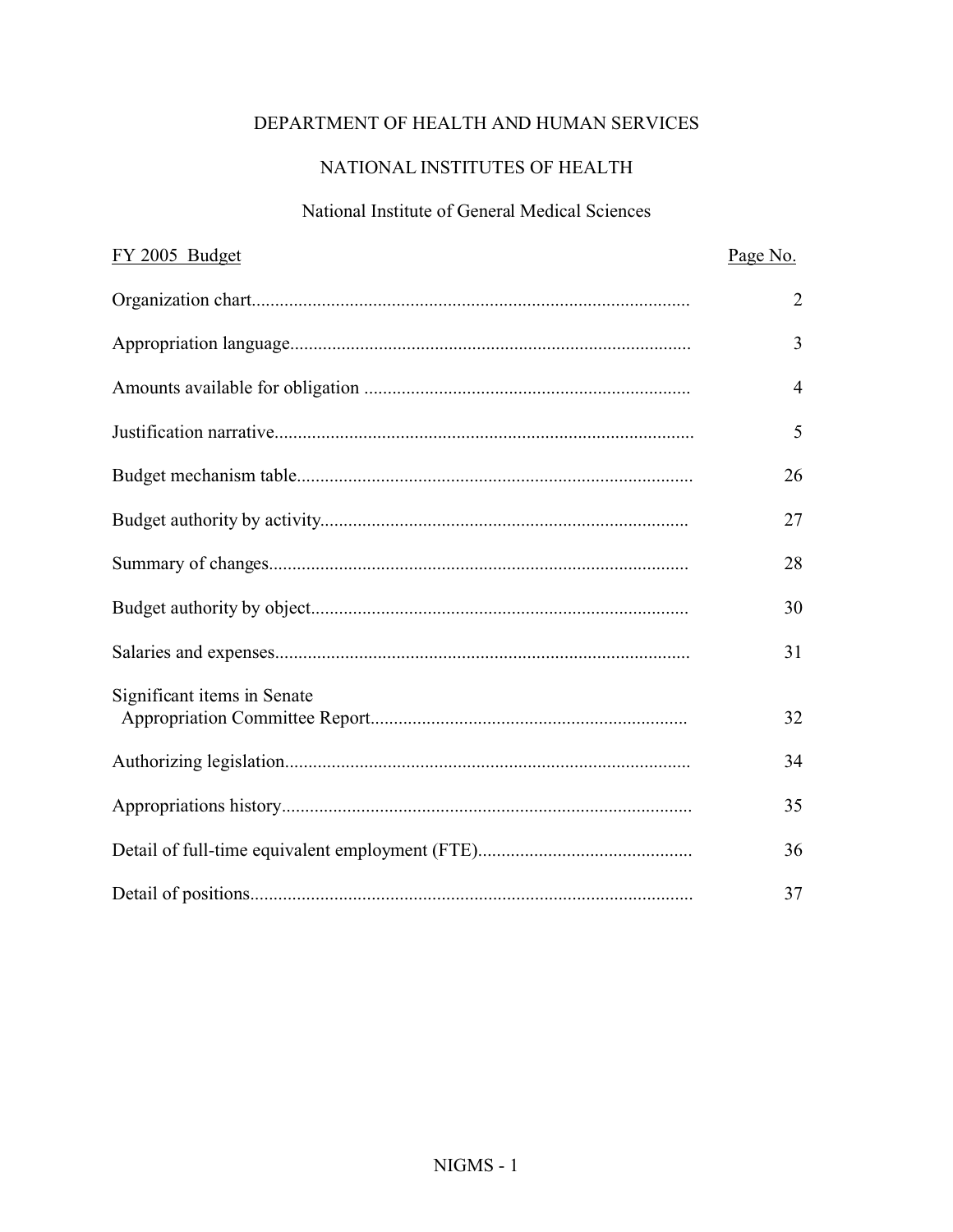NATIONAL INSTITUTES OF HEALTH **NATIONAL INSTITUTES OF HEALTH**

National Institute of General Medical Sciences **National Institute of General Medical Sciences**

**Organization Structure Organization Structure** 

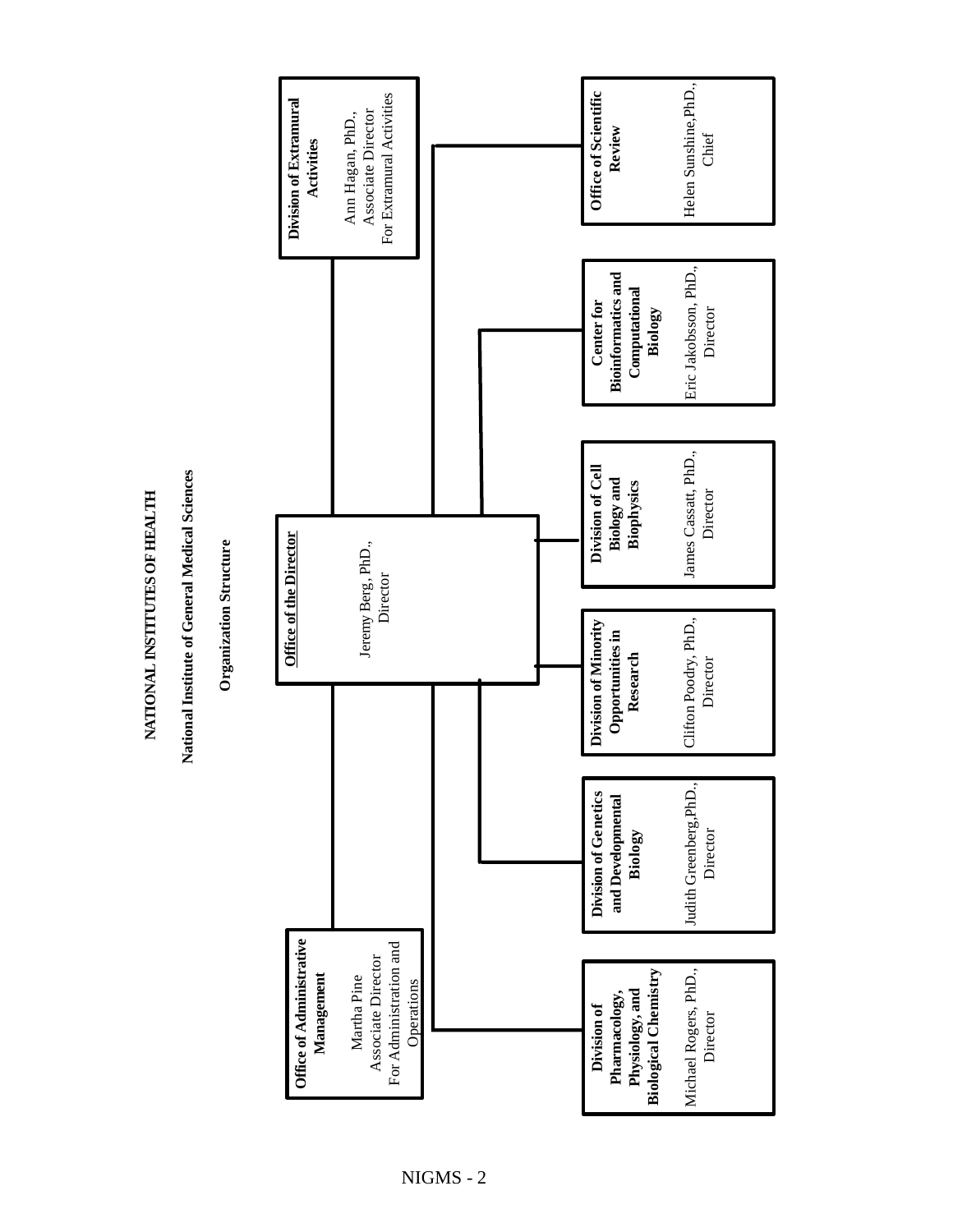# **NATIONAL INSTITUTES OF HEALTH**

National Institute of General Medical Sciences

For carrying out section 301 and title IV of the Public Health Service Act with respect to general medical sciences, [\$1,916,333,000] \$*1,959,810,000*.

[Departments of Labor, Health and Human Services and Related Agencies Appropriations Act, as enacted by the Omnibus Consolidated Appropriations Act for Fiscal Year 2004]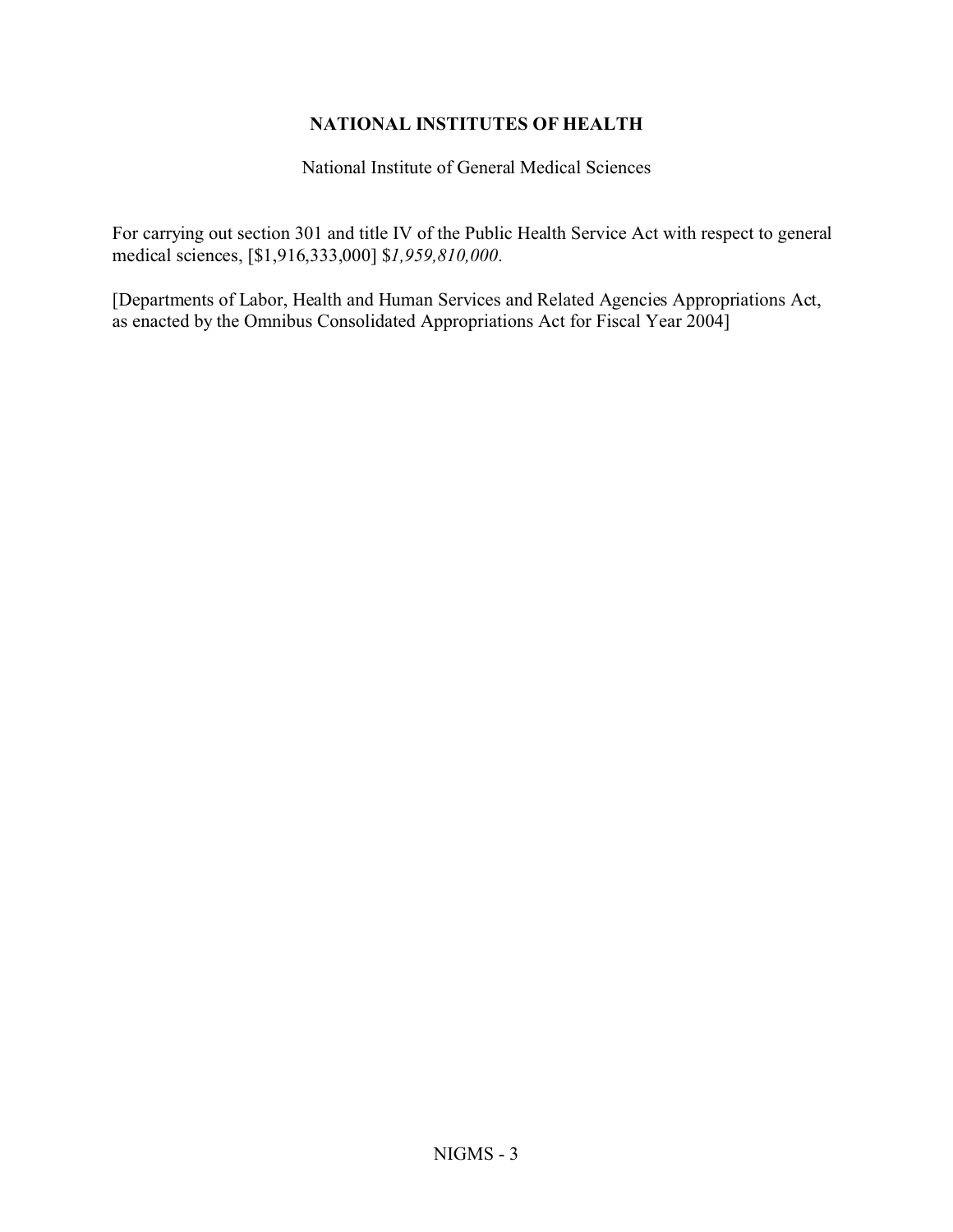# **National Institutes of Health National Institute of General Medical Sciences**

|                                                                       |                 | FY 2004         |                 |
|-----------------------------------------------------------------------|-----------------|-----------------|-----------------|
|                                                                       | FY 2003         | Final           | FY 2005         |
| Source of Funding                                                     | Actual          | Conference      | <b>Estimate</b> |
| Appropriation                                                         | \$1,859,084,000 | \$1,916,333,000 | \$1,959,810,000 |
| <b>Enacted Rescissions</b>                                            | (12,084,000)    | (11, 495, 000)  |                 |
| Subtotal, Adjusted Appropriation                                      | 1,847,000,000   | 1,904,838,000   | 1,959,810,000   |
| Comparative transfer to NIBIB for<br>Radiology Program                | (1,000)         | (1,000)         | (0)             |
| Comparative transfer to Buildings and<br>Facilities                   | (62,000)        | (60,000)        | (0)             |
| Comparative transfer to Office of the<br>Director for program changes | (195,000)       | (0)             | (0)             |
| Subtotal, adjusted budget authority                                   | 1,846,742,000   | 1,904,777,000   | 1,959,810,000   |
| Unobligated Balance, start of year                                    | 0               | O               | O               |
| Unobligated Balance, end of year                                      | 0               | 0               | 0               |
| Subtotal, adjusted budget authority                                   | 1,846,742,000   | 1,904,777,000   | 1,959,810,000   |
| Unobligated balance lapsing                                           | (83,000)        |                 |                 |
| Total obligations                                                     | 1,846,659,000   | 1,904,777,000   | 1,959,810,000   |

# **Amounts Available for Obligation 1/**

1/ Excludes the following amounts for reimbursable activities carried out by this account: FY 2003 - \$113,000; FY 2004 - \$255,000; FY 2005 - \$255,000 Excludes \$ in FY 2003 and \$ in FY 2004 for royalties.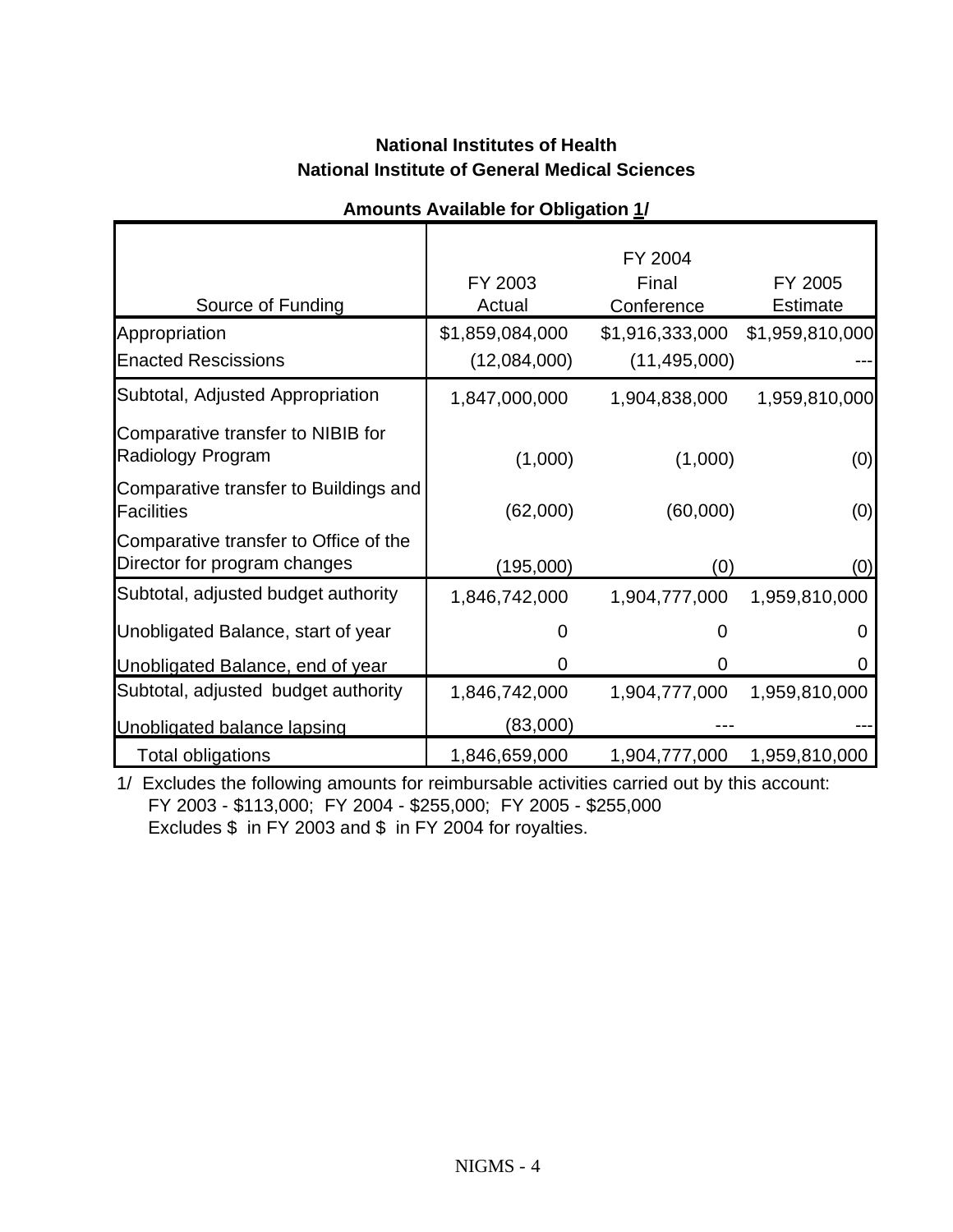#### **Justification National Institute of General Medical Sciences**

\_\_\_\_\_\_\_\_\_\_\_\_\_\_\_\_\_\_\_\_\_\_\_\_\_\_\_\_\_\_\_\_\_\_\_\_\_\_\_\_\_\_\_\_\_\_\_\_\_\_\_\_\_\_\_\_\_\_\_\_\_\_\_\_\_\_\_\_\_\_\_\_\_\_\_\_\_\_

Authorizing Legislation: Section 301 and Title IV of the Public Health Service Act, as amended. Reauthorizing legislation will be submitted.

Budget Authority:

|             | FY 2003<br>Actual |             | FY 2004<br>Final Conference             | FY 2005<br>Estimate |    | Increase or<br>Decrease |              |
|-------------|-------------------|-------------|-----------------------------------------|---------------------|----|-------------------------|--------------|
| <b>FTEs</b> | BА                | <b>FTEs</b> | BА                                      | <b>FTEs</b>         | BA | <b>FTEs</b>             | BA           |
| 166         | \$1,846,742,000   |             | 166 \$1,904,777,000 165 \$1,959,810,000 |                     |    |                         | \$55,033,000 |

This document provides justification for the Fiscal Year 2005 research activities of the National Institute of General Medical Sciences (NIGMS), including HIV/AIDS activities. A more detailed description of NIH-wide Fiscal Year 2005 HIV/AIDS activities can be found in the NIH section entitled "Office of AIDS Research (OAR)."

#### **Introduction**

NIGMS supports research that answers major questions about life, such as how cells live and die, how cells talk to each other, and how genes and proteins work. Other NIGMS studies focus on the way the body uses energy and how it responds to medicines. This research forms the foundation for new and better ways to diagnose, treat, cure, and prevent disease.

Some of the greatest mysteries about how the body works can best be tackled by large teams of scientists from different disciplines. NIGMS promotes this approach with grants that bring such teams together and speed the pace of discovery. Through these grants and other activities, the Institute is making special efforts to draw mathematicians, physicists, computer scientists, and engineers to biomedical research. Their expertise is especially needed to make the leap from studying individual molecules to understanding how molecules interact in complex biological systems. This knowledge will point to ways of intervening when these systems malfunction and illness results.

NIGMS plays additional key roles in maintaining the vitality of the scientific community by supporting the training of future researchers and working to increase the number of scientists who are members of underrepresented minority groups.

There are many indicators of the high quality of NIGMS-funded research ideas and scientists. One is the significant honors, such as Nobel Prizes and MacArthur Foundation "genius" awards, that regularly go to Institute grantees. A notable example is Roderick MacKinnon, M.D., who received the 2003 Nobel Prize in chemistry for determining the structure and function of ion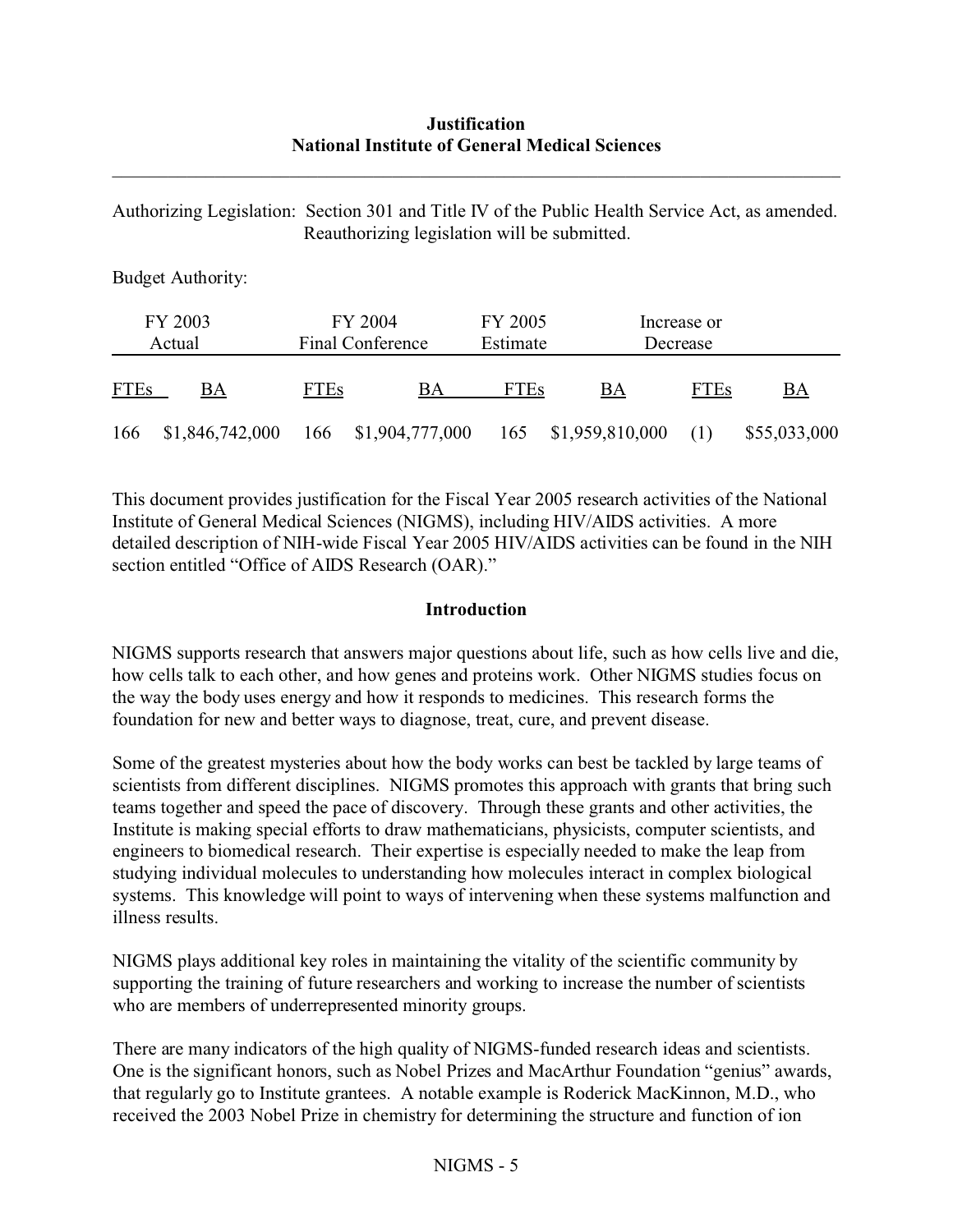channels in cell membranes. Life and health depend on the proper functioning of these channels in transporting essential molecules like potassium and sodium into and out of cells. Insights from MacKinnon's studies could lead to ways to repair faulty channels to treat a wide range of diseases, including those affecting the heart and the nervous system. MacKinnon, a biophysicist at The Rockefeller University in New York City, continues to do exceptional research with NIGMS support. His most recent achievement is described in the Science Advances section of this document.

Another sign of the quality--and impact--of NIGMS research is the "breakthrough" designation given to scientific fields the Institute has nurtured. A case in point is the discovery and harnessing of a completely unexpected activity of the genetic material RNA. This exciting series of accomplishments is featured in the Story of Discovery that follows.

#### **Story of Discovery: Gene Silencing Tool Leads to New Understanding of Health and Disease**

It is not every day that scientists reveal nature's best secrets, the ones that promise to deepen understanding of the biology of living things. The discovery of gene silencing by RNA interference (RNAi) is this kind of breakthrough. Researchers are using RNAi to reveal the function of genes in animals, plants, and humans. RNAi also offers a promising new approach to treating AIDS and a host of other diseases. Underscoring the importance of RNAi, *Science* magazine declared advances in this field to be the top scientific achievement of 2002.

Although scientists only discovered the existence of RNAi within the last decade, they now know that organisms have been using the process for millions of years. Researchers believe that RNAi's natural role is to tune the activity of genes, reducing their expression for purposes of growth and/or self-defense. When viruses infect cells, for example, they command their infected host to produce specialized RNAs to enhance viral survival. Researchers believe that RNAi is an ancient mechanism used to wipe away such unwanted, extra RNA, and some scientists speculate that it may even play a role in our immunity.

#### **Unexpected Discovery**

RNAi's use as a research tool began with an experiment gone wrong. Scientists studying the genetics of plant growth noticed a curious result. The researchers were attempting to deliver an extra "purple" gene to petunias, but the flowers instead bloomed stark white. The result evaded genetic logic and fascinated biomedical researchers, who yearned to understand how adding genetic material could somehow silence an inherited trait.

The mystery remained until, a few years later, two NIGMS-supported geneticists identified a similar process in animals. RNAi, they learned, operates like a molecular "mute button" to quiet individual genes. The two researchers, Andrew Fire, Ph.D., of the Carnegie Institution of Washington in Baltimore and Craig Mello, Ph.D., of the University of Massachusetts Medical School in Worcester, had been using a molecular tool called antisense RNA to dampen gene activity in roundworms and tease apart genetic factors that contribute to cell growth and tissue formation. In this technique, researchers cause the normally single-stranded RNA to bind to an opposite, or "anti-," strand. This blocks the RNA from delivering the instructions to make a protein.

To their surprise, Fire and Mello discovered that the activity of their laboratory preparation did not depend on the antisense RNA itself, but instead on a contaminant that was produced during the synthesis of the antisense RNA. The contaminant, it turns out, was a molecule of double-stranded RNA. Fire and Mello quickly learned that they could mute specific genes simply by feeding their experimental worms double-stranded RNA with the same sequence as the gene they wished to target.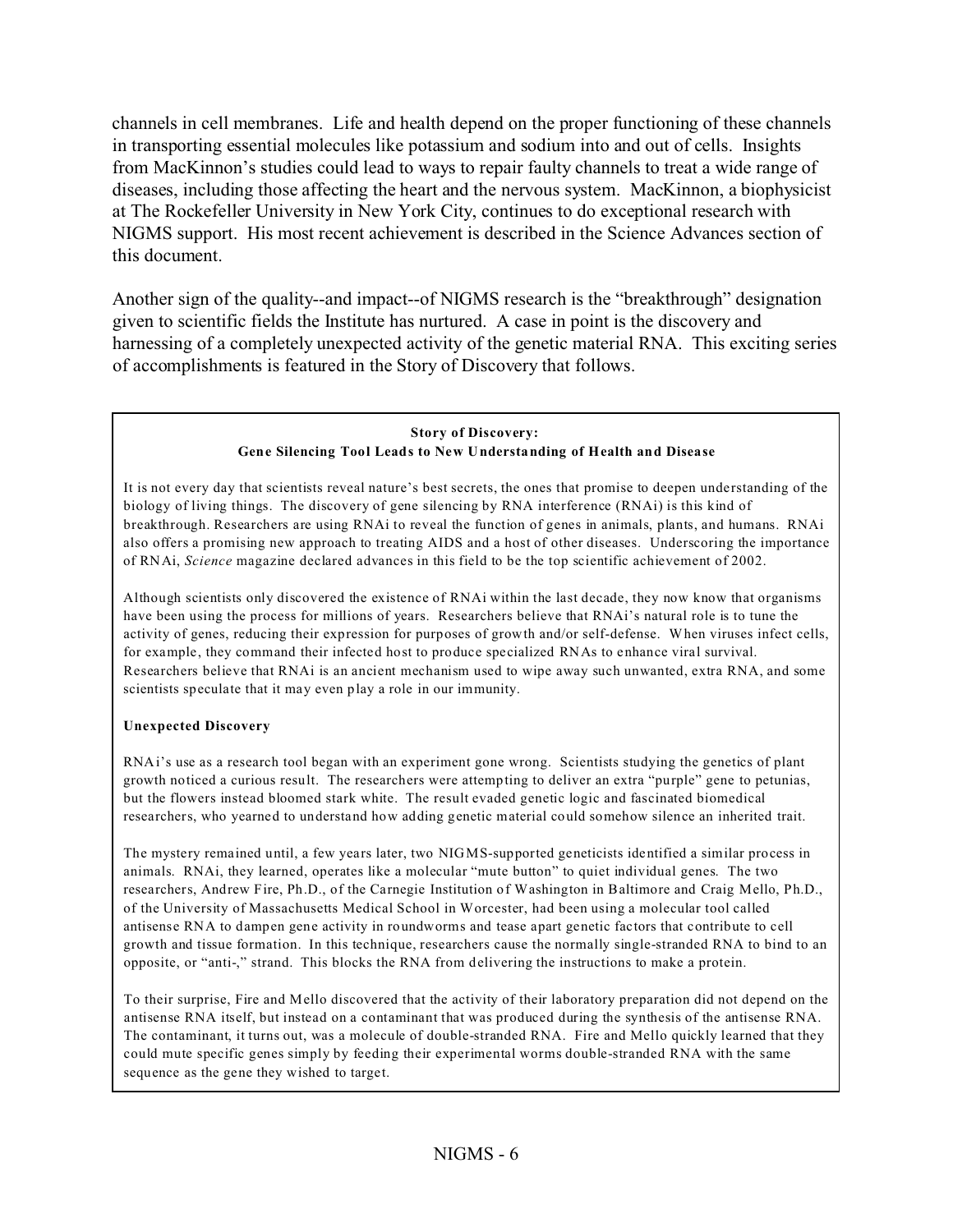#### **RNAi All Around**

RNAi took the research world by storm. NIGMS grantee Gregory Hannon, Ph.D., of Cold Spring Harbor Laboratory on Long Island, New York, dropped everything he was doing when he learned that RNAi could be used as a tool in fruit flies as well as worms. Using this popular insect model system, Hannon has uncovered a link between RNAi and Fragile X syndrome, which is the most common inherited form of mental retardation. Also at Cold Spring Harbor Laboratory, NIGMS grantee Shiv Grewal, Ph.D., led a team that discovered RNAi's pivotal role in the normal functioning of yeast cells, which share many features with the cells of humans. Grewal, who is now at the National Cancer Institute, has learned that the molecules that normally carry out RNAi help to organize chromosomes so they can be pulled apart during cell division, one of the most basic steps in the lives of all cells.

Basic scientists investigating gene function began to try RNAi in other organisms and found that the technique could be applied nearly universally to manipulate gene activity in many different model systems. However, researchers had sporadic and unpredictable success getting RNAi to work in cells from mammals. In 1999, the situation brightened when Hannon's group and a team of NIGMS-supported scientists from the Whitehead Institute for Biomedical Research in Cambridge, Massachusetts--including David Bartel, Ph.D., Phillip Sharp, Ph.D., Thomas Tuschl, Ph.D., and Phillip Zamore, Ph.D.--developed systems for conducting RNAi experiments in a test tube. Collectively, these approaches revealed RNAi's molecular *modus operandi* and led the way toward getting the technique to work in mammalian cells. The researchers learned that in RNAi, the double-stranded RNA is first chewed up into smaller RNA pieces by a newly discovered enzyme named Dicer. The scientists realized that RNAi silences gene activity through the action of these tiny RNA snippets, which they dubbed short interfering RNAs (siRNAs).

#### **RNAi to the Rescue**

Researchers predict that in addition to RNAi's potential for solving many of the mysteries encoded in our genes, the technique holds promise for new therapies. NIGMS grantee Yang Shi, Ph.D., of Harvard Medical School in Boston, Massachusetts, is one of several researchers who have crafted clever tools for getting living cells to produce specific siRNAs. These methods have greatly enhanced researchers' ability to explore RNAi's medical promise in mammalian cells. For example, in recent lab tests with isolated cells, Sharp and others have succeeded in using RNAi to kill HIV, the virus that causes AIDS. Biologists are now working hard on the very challenging problem of developing ways to deliver siRNAs to the body in order to make RNAi a practical means for treating, and perhaps preventing, disease.

#### **Science Advances**

These science advances convey the breadth and significance of NIGMS-supported research. Although only the lead scientists are named, coworkers and collaborators contributed substantially to the achievements.

#### **Understanding Life Processes at the Molecular Level**

#### *Discovering How Cell "Doors" Open and Close*

Cells don't let just any substance slip through their protective external membranes. Most substances must first convince cells to open their doors to allow them in or out. Scientists have known for years that electrically charged particles, such as sodium and potassium ions, can pass across a cell's membrane through tunnel-like protein structures known as ion channels. Ion channels are critical to many biological processes, such as the beating of the heart, nerve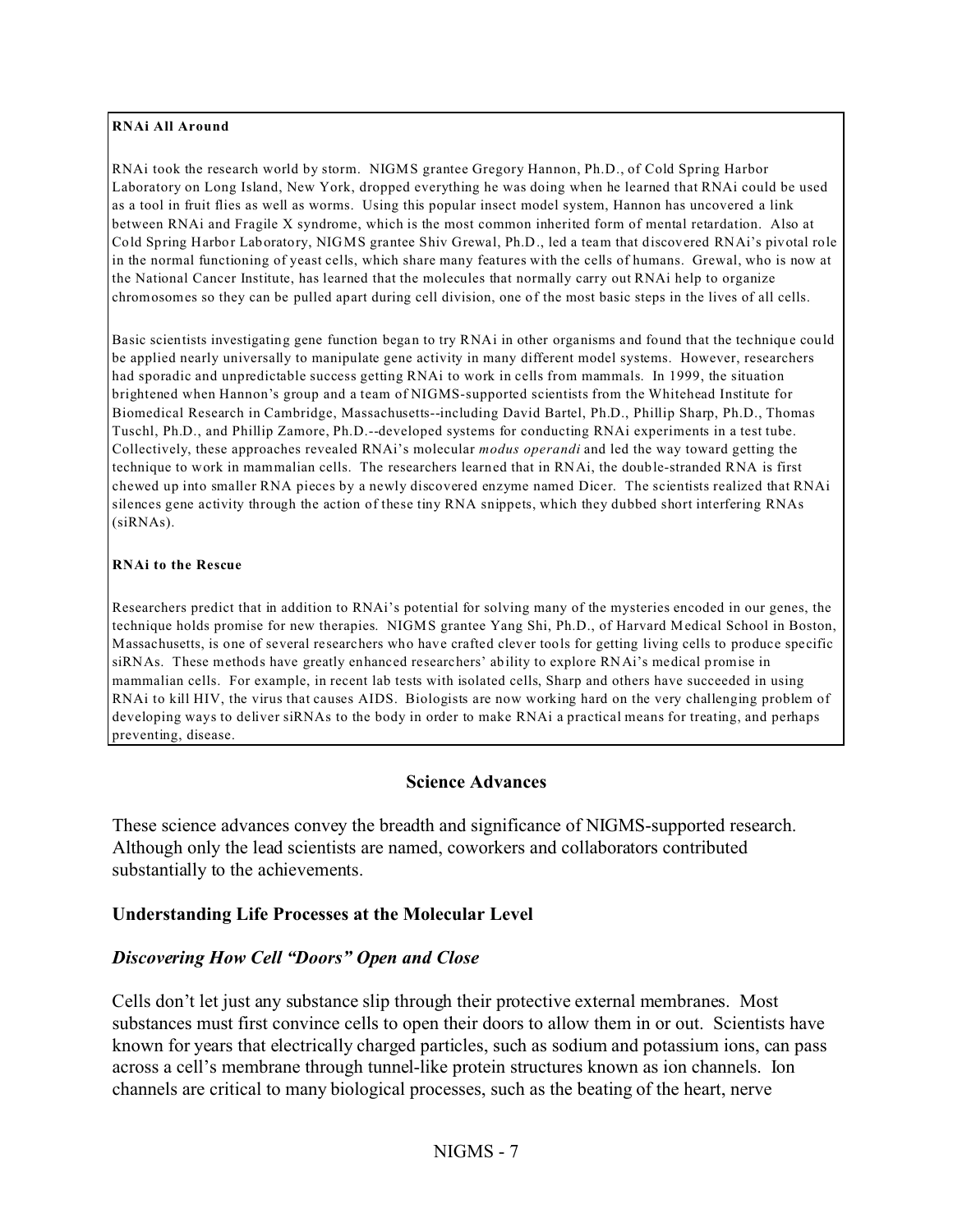impulses, digestion, and insulin release. But until recently, the precise mechanisms by which cells open and close these doors to the outside world have largely remained a mystery.

In a continuation of his Nobel Prize-winning ion channel research, Roderick MacKinnon has recently determined the three-dimensional structure of a "voltage-dependent" potassium channel. His findings have challenged the previously accepted view of how these channels sense voltage changes across the cell membrane. The segment of the channel that acts as the sensor turns out to extend into the membrane itself rather than being tucked in on the inner surface of the channel, as had been believed. The sensor is pulled from one side of the membrane to the other when the voltage changes. In turn--through a process not yet understood--the sensor pulls on other parts of the channel, causing it either to open or close. The sensor thus responds to voltage changes much like the button of an automatic door responds to pressure: It senses the stimulus and brings about a response.

Nigel Unwin, Ph.D., a cell biologist at The Scripps Research Institute in La Jolla, California, has been studying a different type of ion channel: one that responds to a chemical, rather than an electrical, stimulus. He has found that this channel, called the acetylcholine receptor, has door-like segments in its middle that, when closed, block the flow of ions. The doors are attached to the rest of the channel through hinge-like regions around which they can rotate. When the chemical messenger binds to the channel, the doors open, allowing ions to pass through.

A deeper understanding of the workings of ion channels may allow scientists to develop new drugs for conditions ranging from heart disease to diabetes.

# *Clues to Why Old Eggs Fail*

Older women are more likely to give birth to children with Down syndrome, a form of mental retardation. The condition is caused by the presence of three copies, rather than the standard two copies, of chromosome 21 in human cells. This problem in chromosome distribution, called meiotic nondisjunction, occurs in the course of the cell division that gives rise to eggs (as well as to sperm). But no one knows how or why meiotic nondisjunction increases as eggs age. The question has been difficult to answer because scientists were unable to develop an animal model in which to study the condition.

Now, Sharon Bickel, Ph.D., a molecular biologist at Dartmouth College in Hanover, New Hampshire, has developed a method that uses fruit flies to gain insight into this puzzle of human biology. Fruit flies continuously produce eggs, but Bickel manipulated the diet of the flies in a way that suspended the maturation of their eggs, allowing them to "age." This mimicked the aging of human eggs.

Studying the "aged" fruit fly eggs, Bickel found that the incidence of meiotic nondisjunction jumped just as it does in older women. Her work also indicated that a back-up genetic system that normally helps to ensure proper chromosome separation and distribution deteriorates as fruit fly eggs age. No one yet knows if the same back-up system exists in humans, or if identical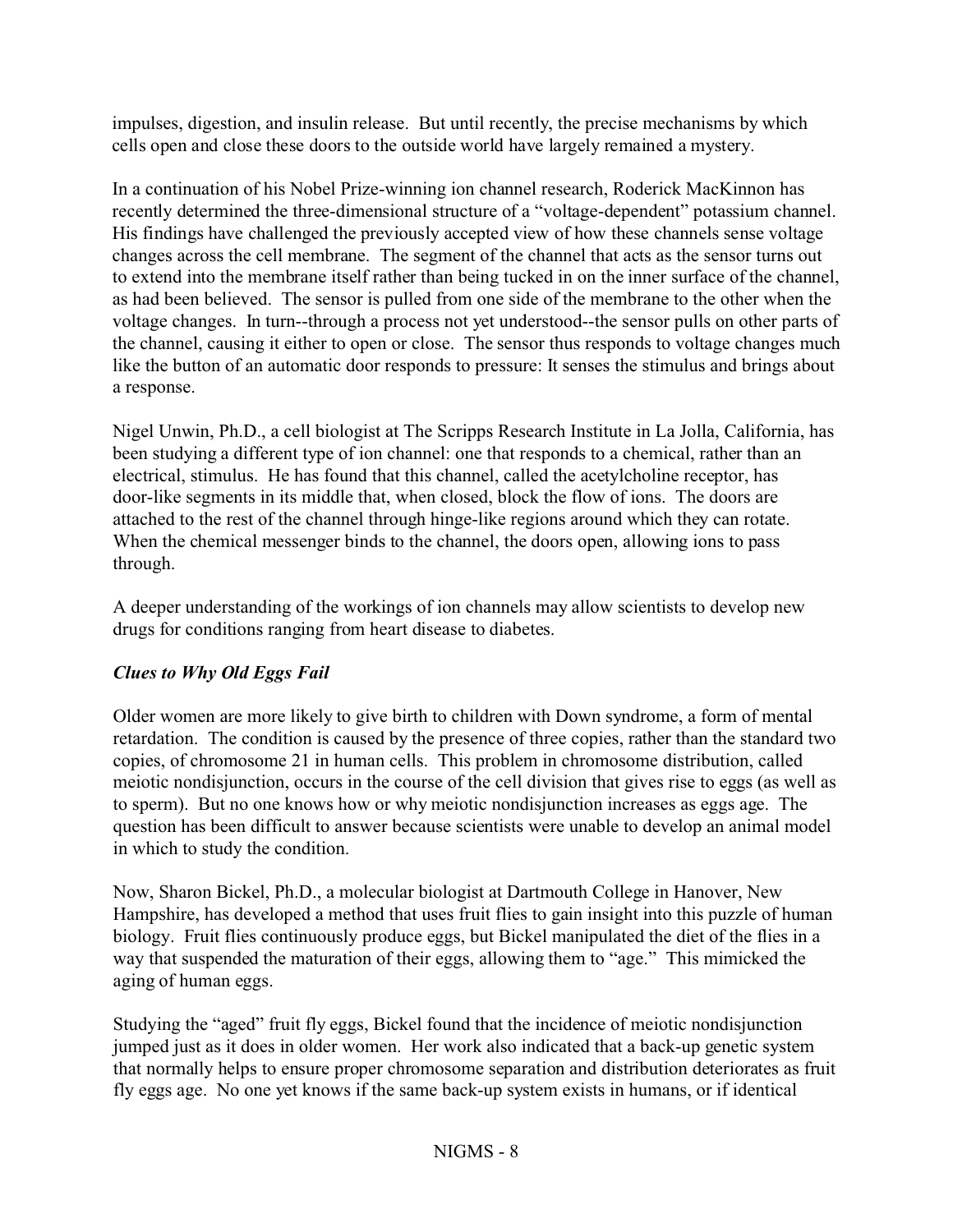mistakes account for the increased risk of Down syndrome in the children of older mothers. But the fruit fly model system will allow Bickel and others to investigate these important questions.

# *RNA Changes Guide the Nervous System*

The four chemical building blocks of DNA connect in various orders, or sequences, to form genes. Our genes carry the instructions for making proteins, which perform thousands of different tasks in our bodies. In reading a particular gene's instructions and making the protein it specifies, a cell creates an intermediate molecule called messenger RNA (mRNA). This molecule's sequence usually exactly reflects the gene's sequence. But in certain cases, cellular enzymes can "retype" a portion of an mRNA's sequence. This "edited" mRNA template causes the cell to produce a completely different protein than the original gene specified. The new protein often has a different function.

Geneticist Robert Reenan, Ph.D., of the University of Connecticut Health Center in Farmington has developed a new approach to search for edited genes. In doing so, he discovered that the process is not as rare as was once believed. Reenan compared the sequences of an edited gene in 18 species of experimental fruit flies. He noticed a preserved pattern, or signature, in all of the versions of the gene. Reenan suspects that the signature translates into a common RNA shape that is easily recognized by RNA editing machinery in the cell. Looking for other fly genes that may contain the editing signature, he evaluated the spellings of more than 900 genes in just two fruit fly species and discovered 16 additional genes that undergo editing. He found that all of the newly discovered editable genes spell out proteins used for super-quick electrical or chemical transmission by the fruit fly nervous system.

Reenan's discovery may help explain how the nervous system can adapt rapidly to changes in our surroundings by permitting cells to make quick edits to gene copies (in the form of mRNA) rather than to the original DNA. A more thorough interpretation of the language scripted in genes central to nervous system function may help researchers find new ways to diagnose and treat a variety of neurological diseases known to have a genetic component, such as Parkinson's disease, Alzheimer's disease, epilepsy, and many others.

#### **Basic Studies Illuminate Disease Mechanisms**

# *Cell Death Research Uncloaks Deadly Virus Action*

Death is vital to life, especially when your body needs to get rid of worn-out or unneeded cells. This essential housekeeping job is performed by an elaborate biochemical process called apoptosis, or programmed cell death. However, under certain conditions, apoptosis can go awry, leading to life-threatening illnesses.

Scientists studying fruit flies have discovered various proteins involved in apoptosis, including the aptly named Grim and Reaper proteins. To find out what proteins with similar functions exist in other species, pharmacologist Sally Kornbluth, Ph.D., of Duke University Medical Center in Durham, North Carolina, searched through databases cataloging the DNA sequences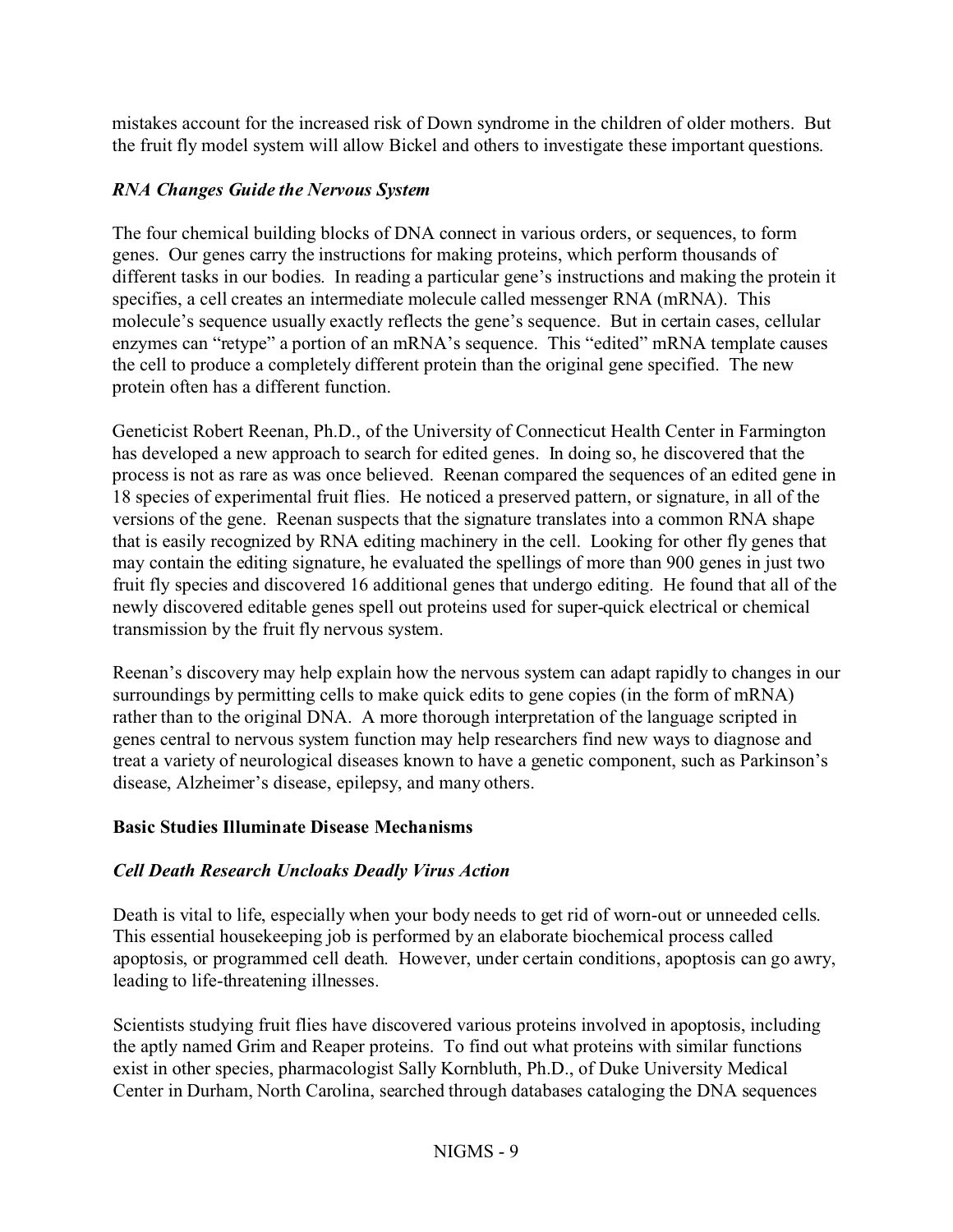of proteins. What she found was a protein resembling Reaper in a family of infectious agents called Bunyaviruses.

It was an important finding, since Bunyaviruses are the major cause of two potentially fatal insect-transmitted diseases in humans: hemorrhagic fever and pediatric encephalitis. Like Reaper, the Bunyavirus protein--dubbed NSs--appears to deal its deadly blow in part by promoting apoptosis. Studies in mice by Kornbluth's team show that NSs causes massive death of brain cells--an observation that could help explain the severe brain inflammation in people with hemorrhagic fever and pediatric encephalitis.

Interestingly, the discovery of these potent proteins could also shed light on why viral encephalitis is so serious in infants. Based on her studies, Kornbluth suggests that Bunyaviruses may hijack the normal processes of cell death that are particularly active during the early wiring of young nervous systems. Further research is now under way in her lab to figure out the precise mechanism by which NSs proteins act. By understanding these mechanisms, scientists hope they can one day develop better ways to treat viral encephalitis and other dangerous diseases in which these proteins may be involved.

# *Inherited Susceptibility to Meningococcal Disease*

Meningococcal disease is a potentially fatal illness caused by the bacterium *Neisseria meningitidis*. This bacterium is commonly found in the noses and throats of healthy people, but occasionally it invades the fluid surrounding the brain and spinal cord and causes meningitis. Worse still, the bacterium may seep into the bloodstream, causing meningococcal sepsis, an overwhelming, generalized blood infection. Neither scenario is good news: 2 percent of those who develop meningitis die from the infection, while the fatality rate for those who come down with meningococcal sepsis is 12 percent. Roughly 2,400 cases of meningococcal disease occur in the United States annually, and most of its victims are infants or young adults.<sup>1</sup> Given that *Neisseria meningitidis* is harmless to most of us, scientists have long suspected that a person's genes play a role in determining whether or not meningococcal disease will develop.

Bruce Beutler, M.D., an immunologist at The Scripps Research Institute, has been studying a family of genes that is involved in "innate" immunity, the body's initial, broad defense response to invading microbes. These genes, called the Toll-like receptors (TLRs), were discovered in fruit flies, and it was in this insect model system that TLRs were first found to be involved in providing immunity.

One TLR that Beutler has taken a particular interest in, toll-like receptor 4 (TLR4), binds to a molecule on the exterior surface of *Neisseria meningitidis* bacteria. TLR4 sounds an early alarm when the bacteria breach our barriers, summoning immune cells to destroy the invaders. A defect in TLR4 could potentially allow the bacteria to get a toe-hold and lead to an overwhelming infection.

<sup>&</sup>lt;sup>1</sup> Rosenstein NE, Perkins BA, Stephens DS, et al., The Changing Epidemiology of Meningococcal Disease in the United States, 1992-1996. J Infect Dis 180:1894-1901, 1999.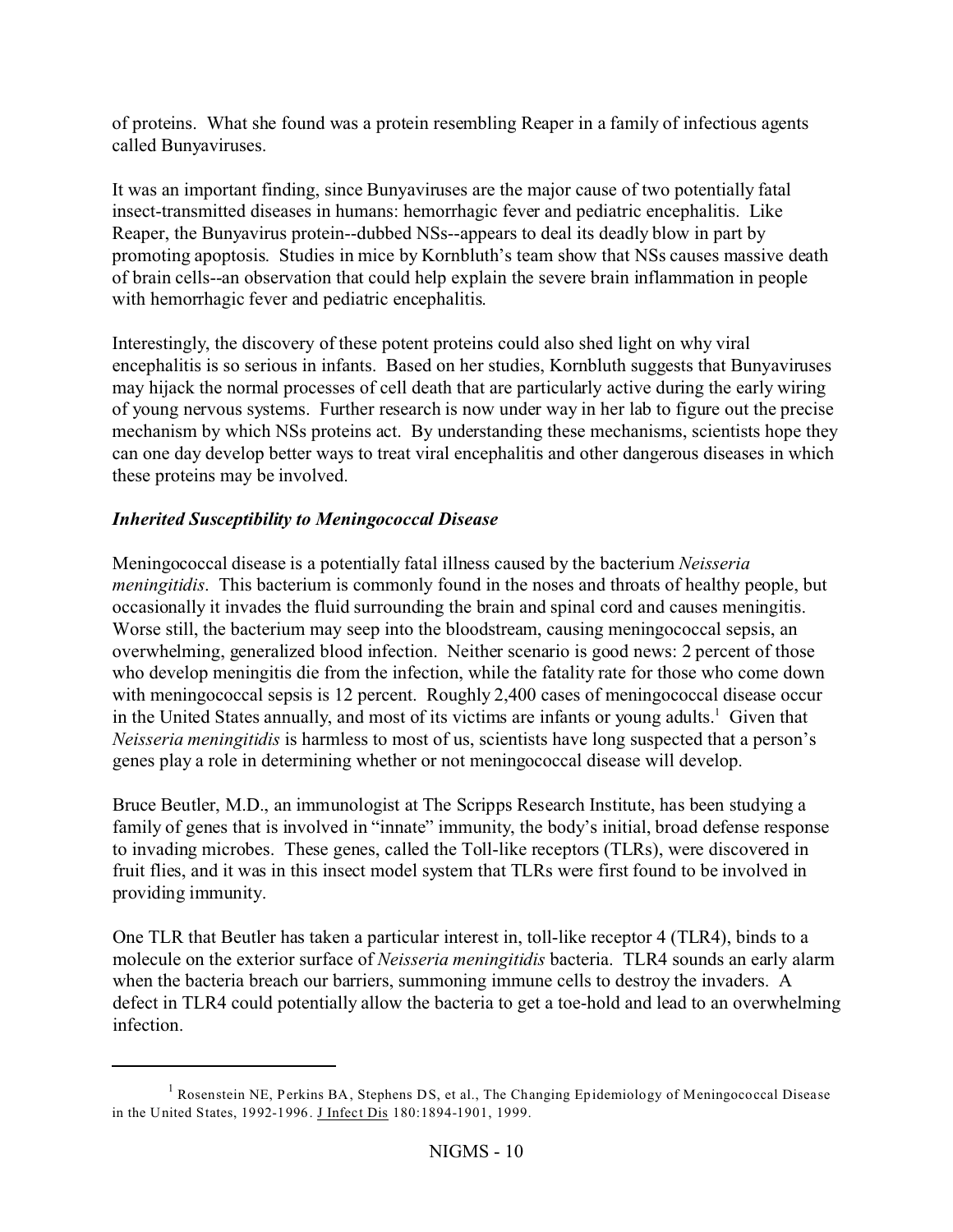By comparing the DNA sequences of 220 people who had had meningococcal disease with the sequences of 283 healthy control subjects, and using special software he designed, Beutler identified a number of rare variations in TLR4 that correlated with susceptibility to the disease. His results suggest that these variant sequences predispose a person to meningococcal disease by impairing the ability to respond in the first minutes or hours of a bacterial invasion.

In addition to providing evidence for a genetic basis to meningitis susceptibility, Beutler's findings pave the way for the development of diagnostic tests for those at risk. In the future, preventive treatment could be given to those with risk-increasing TLR4 mutations prior to surgery or travel to areas where meningococcal disease epidemics are in progress. In addition, the approach that Beutler has pioneered may be applied to the study of other diseases in which both genes and environment play a role.

# *Cell Stress May Contribute to Neurological Diseases*

People respond to stress or heat by sweating; cells respond by activating heat shock proteins that help repair or clear damaged proteins. Research by cell biologist William Welch, Ph.D., of the University of California, San Francisco, has illuminated an important connection between heat shock proteins and nine devastating neurological diseases, including Huntington's disease.

Scientists know that all of the diseases are associated with mutant proteins that form clumps in nerve cells, leading to the cells' death. Welch used mouse cells to study one of these diseases, spinobulbar muscular atrophy (SBMA). In SBMA, clumping of the mutated proteins activates the cell's stress response system, generating heat shock proteins that would normally rid the cell of the malformed proteins. Welch found that the protein clumps grab the heat shock proteins before they can do their work, permanently activating the stress response system. This generates still more heat shock proteins, which are in turn pulled out of commission by the clumps.

In addition, Welch discovered that cells damaged in this way are extremely sensitive to various kinds of stress, including heat and different toxins. His experiments showed that only half of the cells with the clumped proteins survived a temperature increase that normal cells could tolerate. Moreover, the abnormal cells that did survive experienced further clumping. These results suggest that physiological or environmental stress may play a role in initiating and/or accelerating this group of neurological diseases. Welch is now using laboratory mice to test whether stressed animals do indeed develop SBMA more quickly than do non-stressed animals.

# **New Approaches to Therapeutics**

# *Gene Silencing Studies Yield Potential New Class of Anticancer Drugs*

Everything from the genes you inherit to what you eat, the air you breathe, and how much you exercise influences the development of cancer. But the disease ultimately results from chemical changes to DNA that spur cells to grow and divide uncontrollably. One of these changes is called DNA methylation, which in normal cells "silences," or shuts off, genes that are not needed in particular cell types or under certain conditions.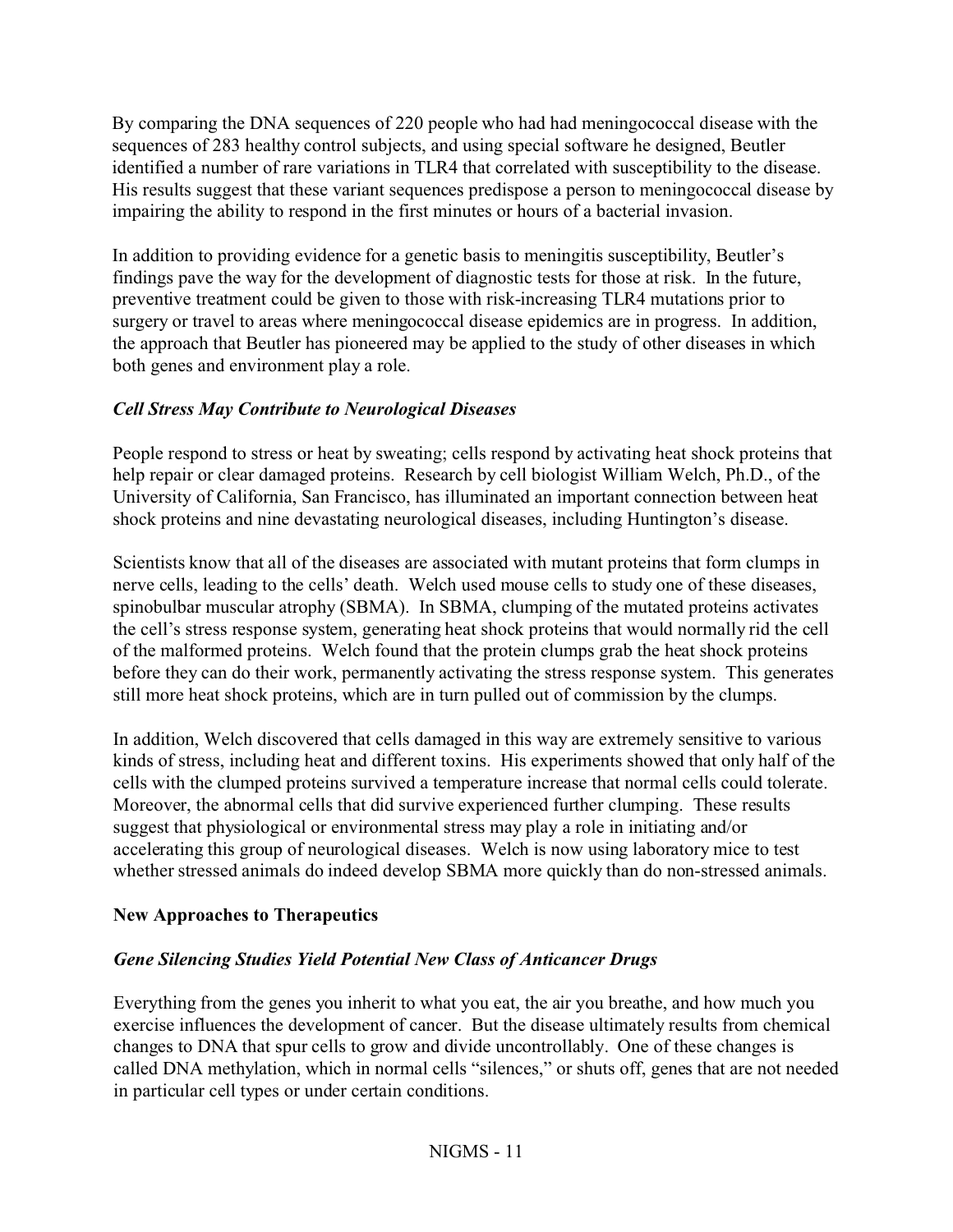In some cancer cells, however, abnormal DNA methylation shuts off tumor suppressor genes, which normally put the brakes on cell growth and division. Since turning these genes off opens the door to uncontrolled cell growth and cancer, scientists have long hoped that chemicals that inhibit DNA methylation would one day prove useful as anticancer drugs. But the toxicity and instability of these chemicals have dogged drug-development efforts.

Now, thanks to a study that began with a commonly studied laboratory fungus, a new DNA methylation inhibitor is under investigation as a potential anticancer drug. Molecular biologist Eric Selker, Ph.D., of the University of Oregon, Eugene, initially discovered that a molecule called zebularine reverses DNA methylation in the fungus. He went on to show that zebularine also reverses DNA methylation and reactivates a tumor suppressor gene in human bladder cancer cells grown in the laboratory. Selker then injected these cancer cells into mice and gave them zebularine orally. The molecule reduced tumor size in the mice, making zebularine the first DNA methylation inhibitor to have such an effect in animals.

Zebularine is unique among the DNA methylation inhibitors that have been studied to date because it is chemically stable, can be administered orally, and appears to be minimally toxic. Its only side effect seems to be a slight weight loss in the mice given the chemical. These favorable properties suggest that zebularine may be a good candidate for drug development and that it could be a prototype for a new class of anticancer drugs. Selker's university has filed a patent on the potential uses of zebularine and is currently working to develop it into a marketable drug.

#### *Copper Transporter Is Key to Cisplatin Drug Resistance*

Nearly half a century ago, a stroke of luck led scientists to discover the cancer drug cisplatin. Researchers investigating the effect of electrical fields on bacterial growth discovered that a metal-containing chemical solution used to conduct current, not the electrical fields themselves, stopped the bacteria from dividing. Further tests proved that cisplatin, a platinum-containing substance produced when the metal electrodes reacted with the chemical solution, could also halt the growth of cancer cells. Today, cisplatin is an important component of the treatment for many advanced testicular and ovarian cancers. However, tumor cells can "learn" how to reject cisplatin and other chemotherapy drugs, allowing the cells to multiply and spread. Doctors cannot simply give more cisplatin to remedy this drug resistance problem because of the risk of serious ear and kidney toxicities caused by higher doses of the drug.

Basic researchers studying the role of metals in biology have made another surprise discovery about cisplatin. An interdisciplinary team of scientists found what is likely to be a main cause for cisplatin resistance, and it has to do with how the body handles another metal: copper. Biochemist Dennis Thiele, Ph.D., of the University of Michigan Medical School in Ann Arbor and the late geneticist Ira Herskowitz, Ph.D., of the University of California, San Francisco, joined forces to discover that the Ctr1 protein, which transports metals into cells, takes in not only copper, but also cisplatin. The researchers found that yeast cells that lacked the metal transporter protein were highly resistant to cisplatin, suggesting that the cells had no way to absorb the drug. The scientists next created experimental cell lines using mice that lack the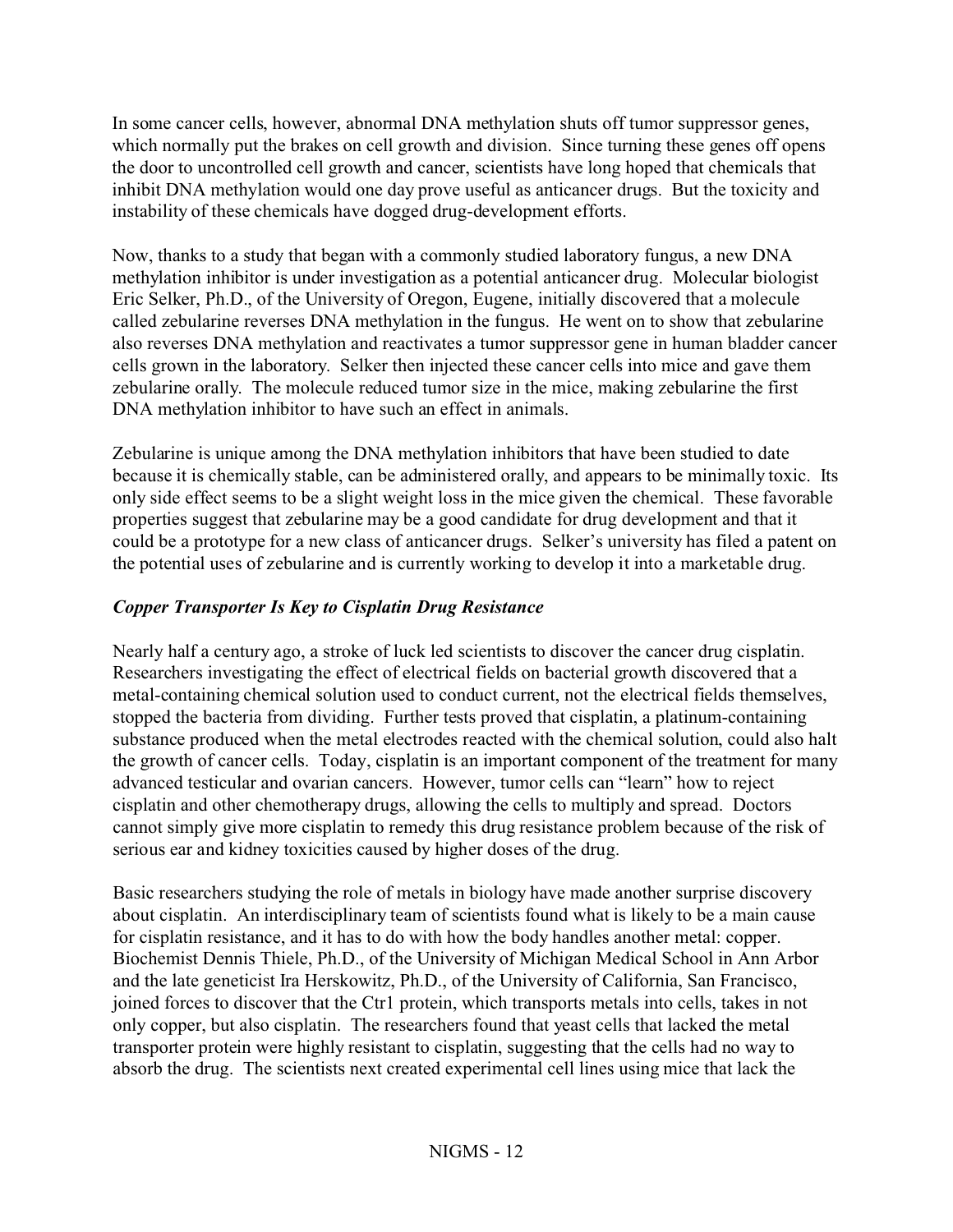equivalent copper-intake protein. Mouse cells that did not contain any Ctr1 protein were eight times more resistant to cisplatin than their normal counterparts.

Since human Ctr1 is 92 percent identical to mouse Ctr1, it is highly likely that the metal transport protein works the same way in mice as it does in humans. The researchers reasoned that a defective or missing copy of the gene that codes for Ctr1 in some tumor cells may explain why certain people stop responding to cisplatin. The findings have important medical implications: If researchers can figure out a way to increase the amount or activity of Ctr1 in tumor cells, they may be able to extend the use of this effective chemotherapy drug. Future pharmacogenetic studies, in which scientists search for connections between genes and drug response, may help identify who will respond well or poorly to cisplatin treatment.

# *Botulinum Toxin Study May Lead to Inhaled Vaccine*

Botulinum toxin (BT) is the single most poisonous substance known, with very small amounts causing paralysis and death.<sup>2</sup> Botulism, the illness caused by this bacterially produced toxin, typically results from eating contaminated food. Cases of botulism are rare, but concerns about the possible use of BT as a bioterrorism agent have brought a new urgency to research in this area. Of special interest is the effect of inhaling the toxin.

Biochemist Lance Simpson, Ph.D., of Jefferson Medical College in Philadelphia concluded that inhaling BT can cause poisoning when the toxin travels from the airways to the bloodstream, where it does widespread damage to the body. He also discovered that a piece of the BT protein called the heavy chain was an effective inhaled vaccine in experimental mice. Simpson vaccinated the mice with the BT heavy chain and then injected them with a dose of BT estimated to be the same as if the animals had inhaled large amounts of the toxin. The BT heavy chain protein did not appear to harm the mice, and it stimulated their immune systems to produce protective antibodies against the toxin.

Simpson's work has immediate clinical relevance in suggesting ways to manufacture a human vaccine against this potential bioterror weapon. Even better is that the vaccine might be able to be administered by inhalation, not injection. While an antitoxin to neutralize BT circulating in the bloodstream is available, quantities of this remedy are insufficient to rapidly treat large numbers of people. More importantly, an antitoxin cannot enter poisoned nerve cells, limiting the usefulness of such a strategy. A safe and effective inhalation vaccine could circumvent these problems.

 $2$  Fact sheet on botulinum toxin produced by the Center for Biosecurity at the University of Pittsburgh Medical Center (2003) http://www.upmc-biosecurity.org/pages/agents/botulism\_facts.html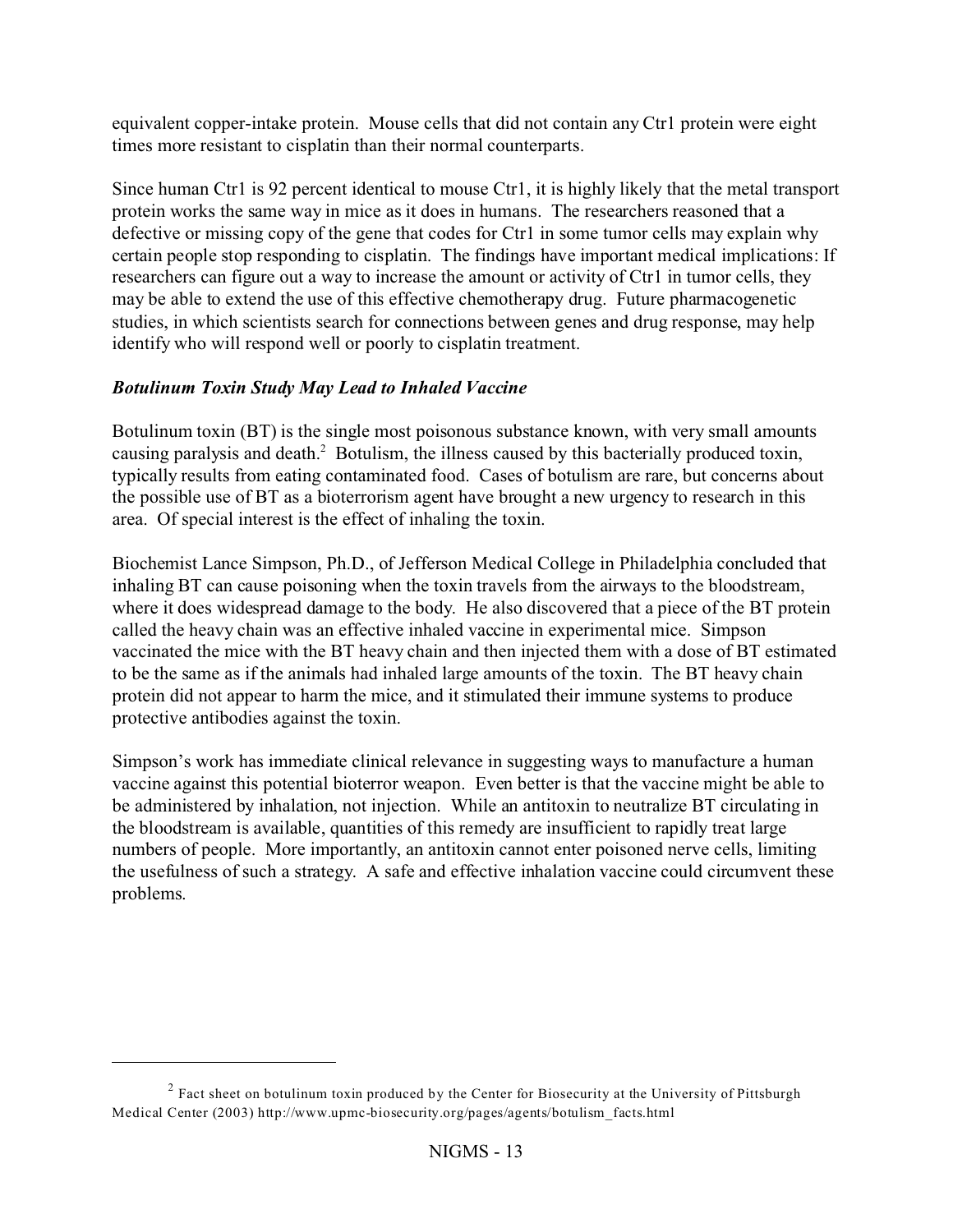#### **Promising Technologies**

#### *Making Microcircuits with Yeast Proteins*

Sometimes serendipity, not necessity, can be the mother of invention. Case in point: the chance discovery of a new way to fabricate tiny electrical circuits from yeast proteins.

Susan Lindquist, Ph.D., a molecular biologist at the Whitehead Institute for Biomedical Research, is a leader in the study of prions. These misfolded forms of normal cellular proteins can cause serious illnesses, such as mad cow disease, in humans and animals. While studying prions in common brewer's yeast, she unexpectedly found one particular molecule called NM that can assemble itself into very thin fibers with surprising precision.

The prion fibers, which are quite similar to those found in the tangles within brains of people with Alzheimer's disease, turned out to have some rather unusual--and potentially quite useful--properties. The fibers are exceptionally durable and have very specific sizes, nanometers wide and up to several hundred micrometers long. The physical properties of the fibers suggest that they might be used to create extremely small "biotemplated" devices such as electric circuits.

Teaming with materials scientists, Lindquist and her collaborators then decided to see if they could genetically modify NM proteins to bind tiny particles of gold. The resulting gold-coated fibers formed stable electrical wires with ideal characteristics: very high conductivity and low resistance. In addition, the team found that NM proteins can be fused with other proteins, creating hybrid molecules that potentially could form complex circuits with special chemical and biological functions, such as those of enzymes. Lindquist speculates that this technology may lead to a wide variety of nanodevices with applications in both the electronics and medical industries.

#### **Designing Protein Sensors**

Unlike Sumo wrestlers--who can bind their opponents tightly using a number of moves and positions--proteins rely on the precise shape of their binding sites to attach to target molecules. Only through such specificity, for instance, can an antibody capture a virus. The ability of proteins to bind other molecules underlies innumerable life processes and medical treatments. For example, protein binding allows cell-to-cell communication, gives hormones their punch, and delivers chemotherapy to cancer cells.

Scientists study protein binding with the goal of finding ways to control it. An important step in this direction comes from computational biologist Homme Hellinga, Ph.D., of the Duke University Medical Center. His approach involves designing proteins that bind to new targets, which has potential applications across vast areas of medical science, toxic waste clean-up, and drug development.

Hellinga started with a known bacterial protein that binds to nutrients. He chose to modify this protein to bind molecules it would never encounter in nature, including the explosive TNT and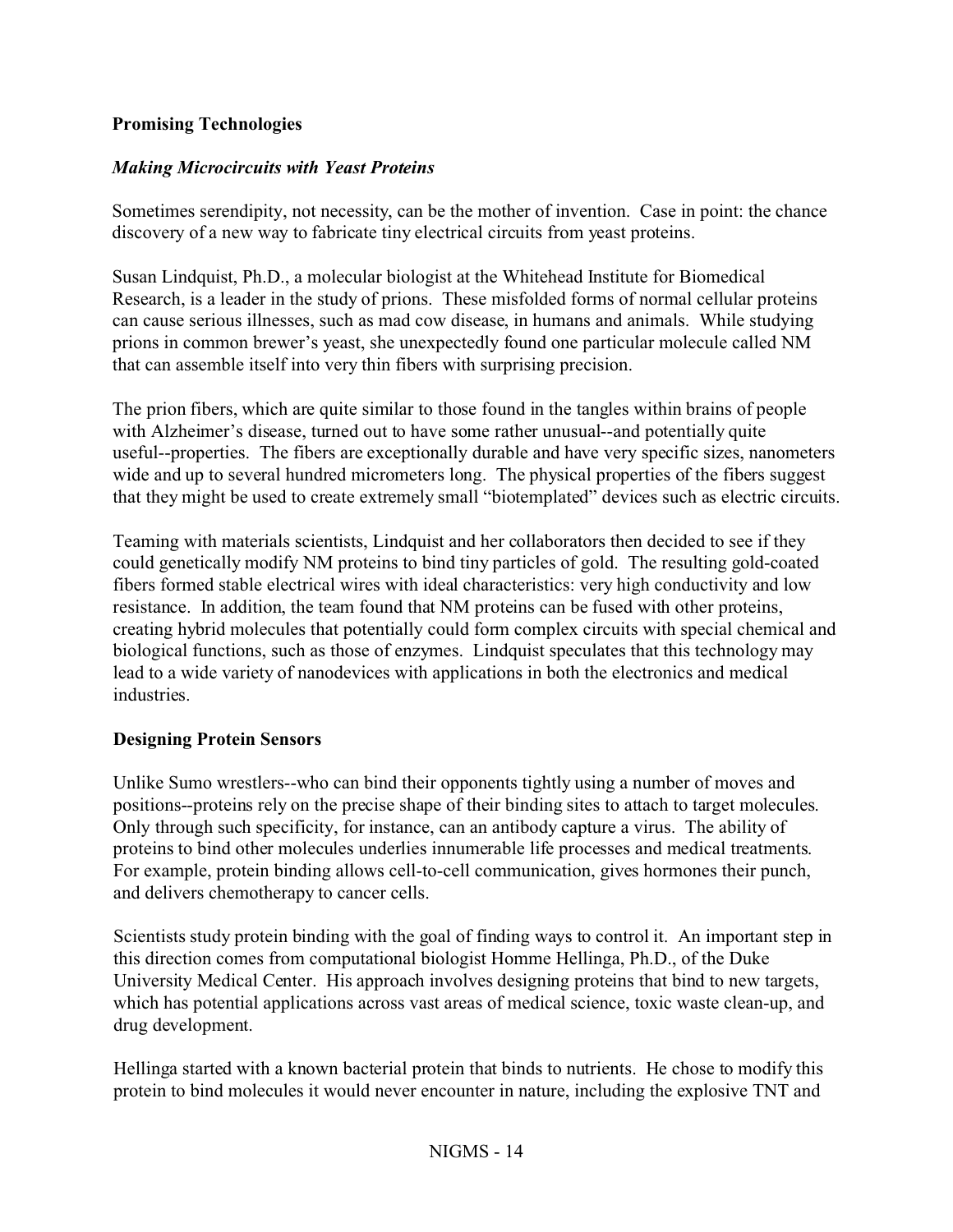the brain chemical serotonin. Hellinga used a cluster of 20 linked computers to explore all of the ways atoms could be arranged in the protein's binding site--an astounding  $10^{76}$  possibilities (that's more than a quadrillion multiplied by itself five times). With a sophisticated computer algorithm, he pared down these virtually countless possibilities to 17 promising arrangements that could be tested directly. Hellinga then constructed these 17 altered proteins in the laboratory. To determine the ability of the synthetic proteins to attach to their new targets, he engineered the proteins to glow when binding took place. The experiments lit up the lab. When inserted back into living bacteria, the designer proteins continued to carry out their new functions, taking the research closer to real-world applications.

The TNT-grabbing protein could serve as a biosensor to detect land mines or undetonated underwater explosives. Similar redesigned proteins could sniff out pollutants or chemical warfare agents. In addition, the ability to bind serotonin suggests possible diagnostic uses, since conditions such as depression and anxiety cause fluctuations in serotonin levels in the brain. The newly designed proteins could prove a boon to the pharmaceutical industry as well, since they can differentiate between mirror-image forms of molecular compounds. One form may be biologically active, while the other is inactive or even harmful. The ability to distinguish one from the other could lead to safer drugs in less time and at lower cost.

#### **NIH Roadmap**

NIGMS is highly involved in a number of NIH Roadmap activities related to the development of technology and resources that will accelerate the pace of basic biomedical research. This trans-NIH effort will benefit health by increasing the number of discoveries that can be translated into clinical applications.

Two roadmap initiatives will be particularly significant in advancing NIGMS' mission. One is the structural biology initiative, which focuses on producing large quantities of proteins found in biological membranes. These proteins, which include ion channel proteins like the one examined by 2003 Nobel laureate MacKinnon, are hard to produce and study but have such critical functions that they are prime targets for drug development.

The second initiative, bioinformatics and computational biology, addresses the pressing need in today's biomedical research for computational approaches--such as modeling--to extract meaning from massive amounts of data. Ideally, scientists would like to have easy access to an integrated biomedical computing environment. As a first step in building this resource, the roadmap initiative will create National Centers for Biomedical Computing. NIGMS is deeply committed to supporting these centers, which will develop a broad range of computational technologies and information tools for biomedical research. The centers will also help train new computational biologists and will collaborate with individual investigators on specific projects.

In addition to the initiatives discussed above, several roadmap activities in the New Pathways to Discovery category are closely related to NIGMS' mission areas. These are molecular libraries, probes for imaging dynamic processes in living cells, proteomics technology development, and nanomedicine. Initiatives in the Research Teams of the Future category tie into the Institute's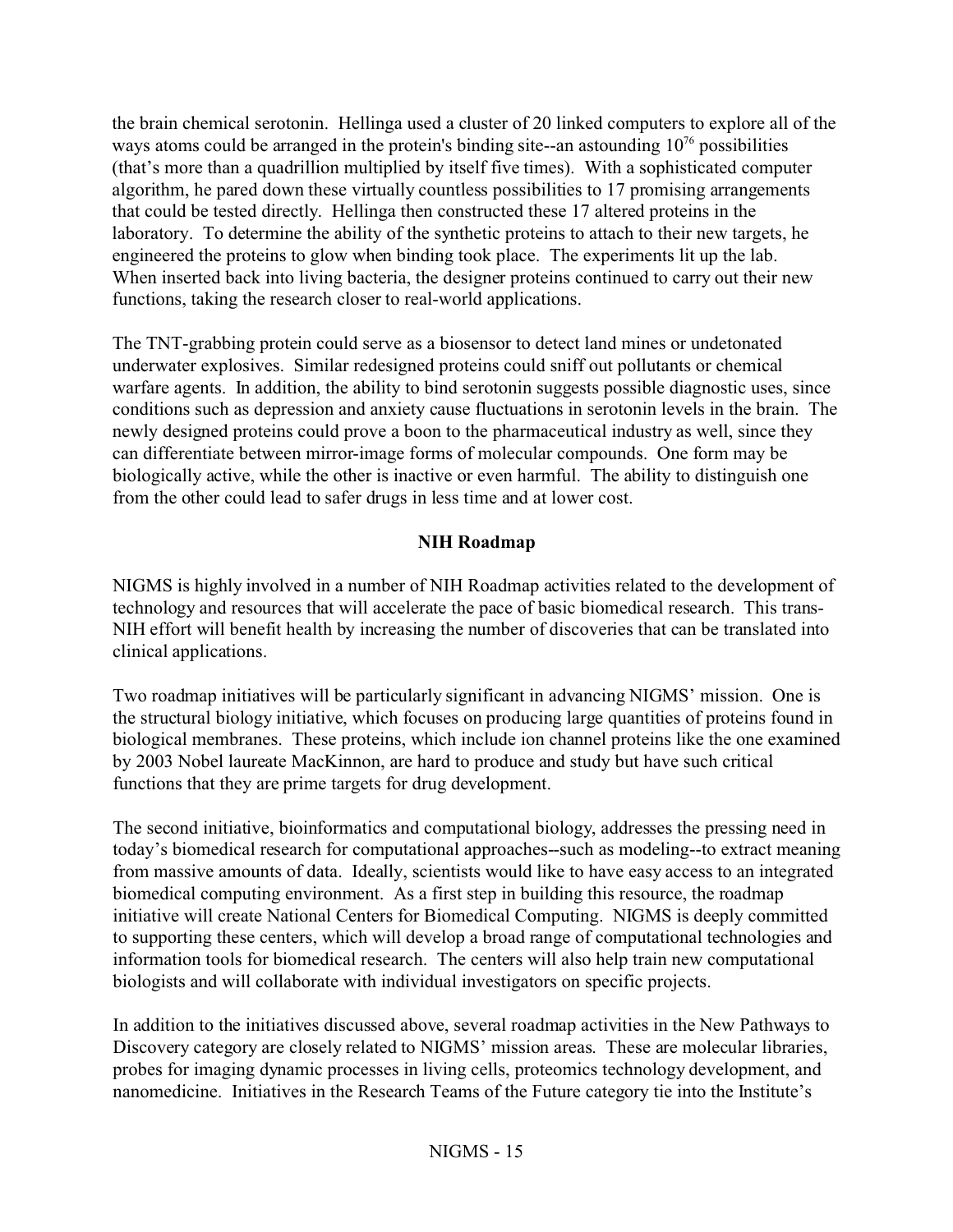long-standing efforts to promote interdisciplinary research and training and to encourage highrisk research.

# **Initiatives**

The vast majority of NIGMS grants support investigator-initiated studies in basic biomedical fields. These grants yield a wealth of new knowledge that forms the foundation for medical advances. The Institute also mounts initiatives to catalyze research and new directions in areas of special interest or opportunity. Recent developments in several of these initiatives are described below.

# **Protein Structure Initiative**

Knowing the structures of proteins helps us understand how they function in health and disease. The NIGMS Protein Structure Initiative will give scientists the ability to predict protein structures much more quickly, easily, and cheaply than is possible today. This knowledge will provide insights into the damage caused by misshapen proteins and aid in the development of new medicines.

The current, first phase of the Protein Structure Initiative supports pilot centers that are assembling a pipeline for rapid protein structure determination. The next phase, called the production phase, will begin in FY 2005. It will consist of several large, high-throughput centers that produce and determine the structures of many proteins as well as smaller centers that focus on challenging classes of proteins, such as membrane proteins and proteins from humans. Some of the smaller centers will also seek ways to overcome technological barriers to rapid, automated protein structure determination, while others will study proteins related to specific diseases.

# **Stem Cell Exploratory Centers**

Human embryonic stem cells offer a unique way to ask basic questions about the biology of all cells. Scientists hope that stem cell research will shed light on--and possibly yield new ways to treat--many conditions, including Parkinson's disease, diabetes, spinal cord injury, heart disease, arthritis, vision and hearing loss, and wound healing.

Since research on human embryonic stem cells is still in its infancy, NIGMS has created programs to encourage scientists to use stem cells to explore fundamental biological processes. One of these programs establishes Exploratory Centers for Human Embryonic Stem Cell Research to improve understanding of the basic biology of stem cells and to promote the use of these cells as a model system for studying health and disease. Toward this end, the centers will train scientists to work with stem cells and develop new tools for studying the cells. The centers are required to use federally approved stem cell lines that are listed on the NIH Human Embryonic Stem Cell Registry.

NIGMS funded three exploratory centers in late FY 2003 at the University of Washington, Seattle/Fred Hutchinson Cancer Research Center, the University of Michigan Medical School,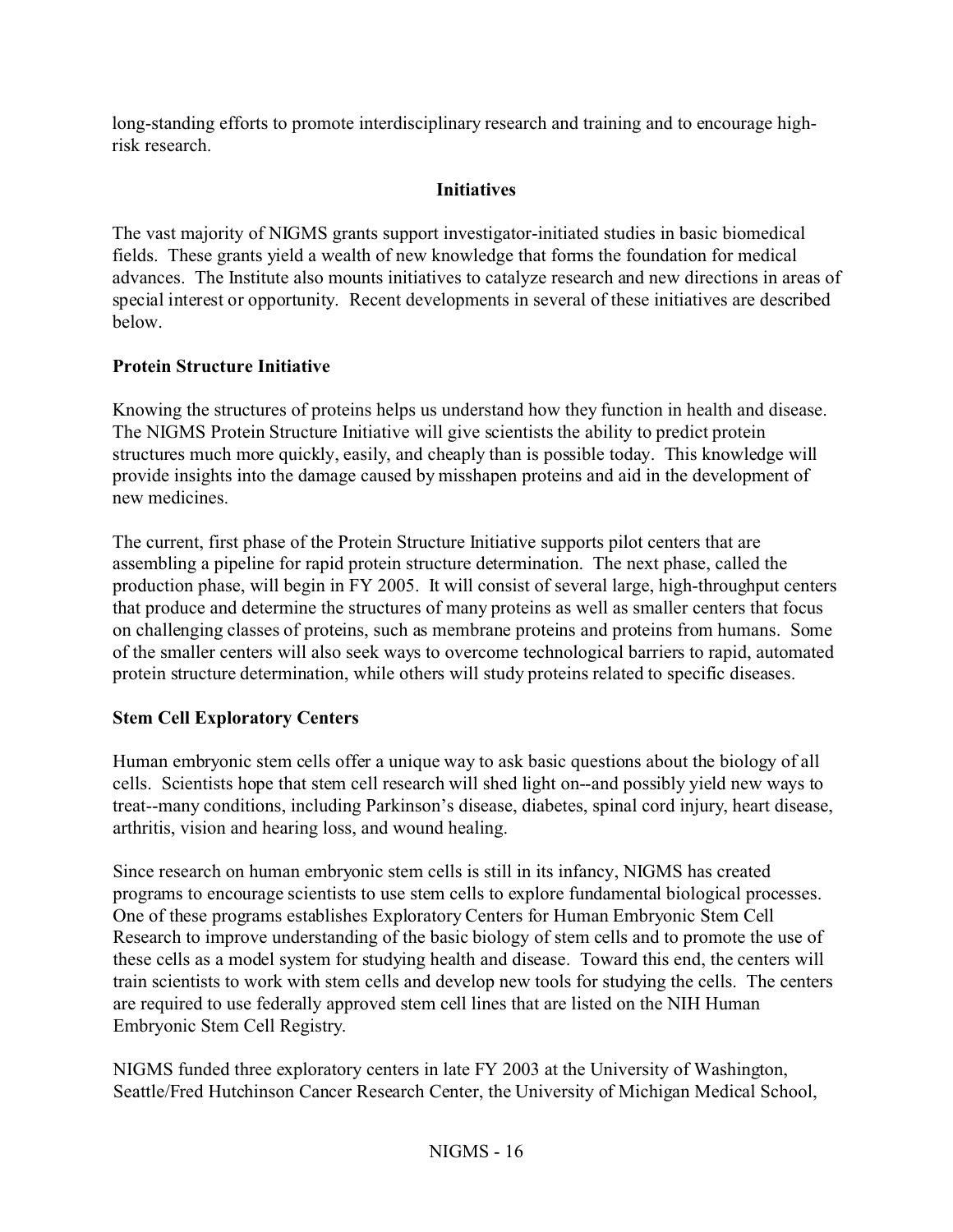and the WiCell Research Institute in Madison, Wisconsin. The Institute may fund additional centers in FY 2005.

# *Complex Biomedical Systems Research*

NIGMS awarded two new grants in FY 2003 for Centers of Excellence in Complex Biomedical Systems Research. These centers are part of a larger effort to promote quantitative, interdisciplinary approaches to problems of biomedical significance, particularly those that involve the complex, interactive behavior of many components. Although the focus of each center is different, they all involve teams of biologists working with scientists in quantitative areas such as mathematics, physics, computer science, and engineering.

At the center based at Harvard University in Cambridge, Massachusetts, scientists will explore how collections of genes or proteins work together to carry out biological functions. The team will test the hypothesis that such collections behave as "modules" to perform specific functions essential to an organism's survival and reproduction.

The center at the Massachusetts Institute of Technology, which is also in Cambridge, will study "biological circuits" in human cells and tissues. By combining experiments with computer-based analysis and modeling of living systems, the researchers hope to predict how these circuits function under normal circumstances and how they go awry in disease.

The first two centers, which were funded in FY 2002, are at the University of Washington, Friday Harbor Laboratories, and Case Western Reserve University in Cleveland, Ohio.

# *Chemical Methodologies and Library Development*

In recent years, chemists have learned to create high-quality collections of diverse chemical structures. These so-called chemical libraries are powerful tools for discovering potential new drugs and also for identifying molecules that scientists can use to probe biological processes. Because better methods are needed to realize the promise and utility of these libraries, NIGMS established Centers of Excellence in Chemical Methodologies in Library Development.

The Institute funded the first two of these centers in FY 2002, at Boston University and the University of Pittsburgh. In FY 2003, NIGMS funded two more centers, at the University of Kansas in Lawrence and Harvard Medical School. NIGMS expects that its investment in these centers will greatly expand the toolkit for a powerful experimental technique and pave the way for the development of new medicines.

# *Models of Infectious Disease Agent Study*

NIGMS plans to fund the first pilot projects in its Models of Infectious Disease Agent Study (MIDAS) network in FY 2004. MIDAS, which is an integral component of the NIH biodefense plan, is designed to improve the nation's ability to respond to biological threats promptly and effectively. The network will develop computational tools and models of emerging infectious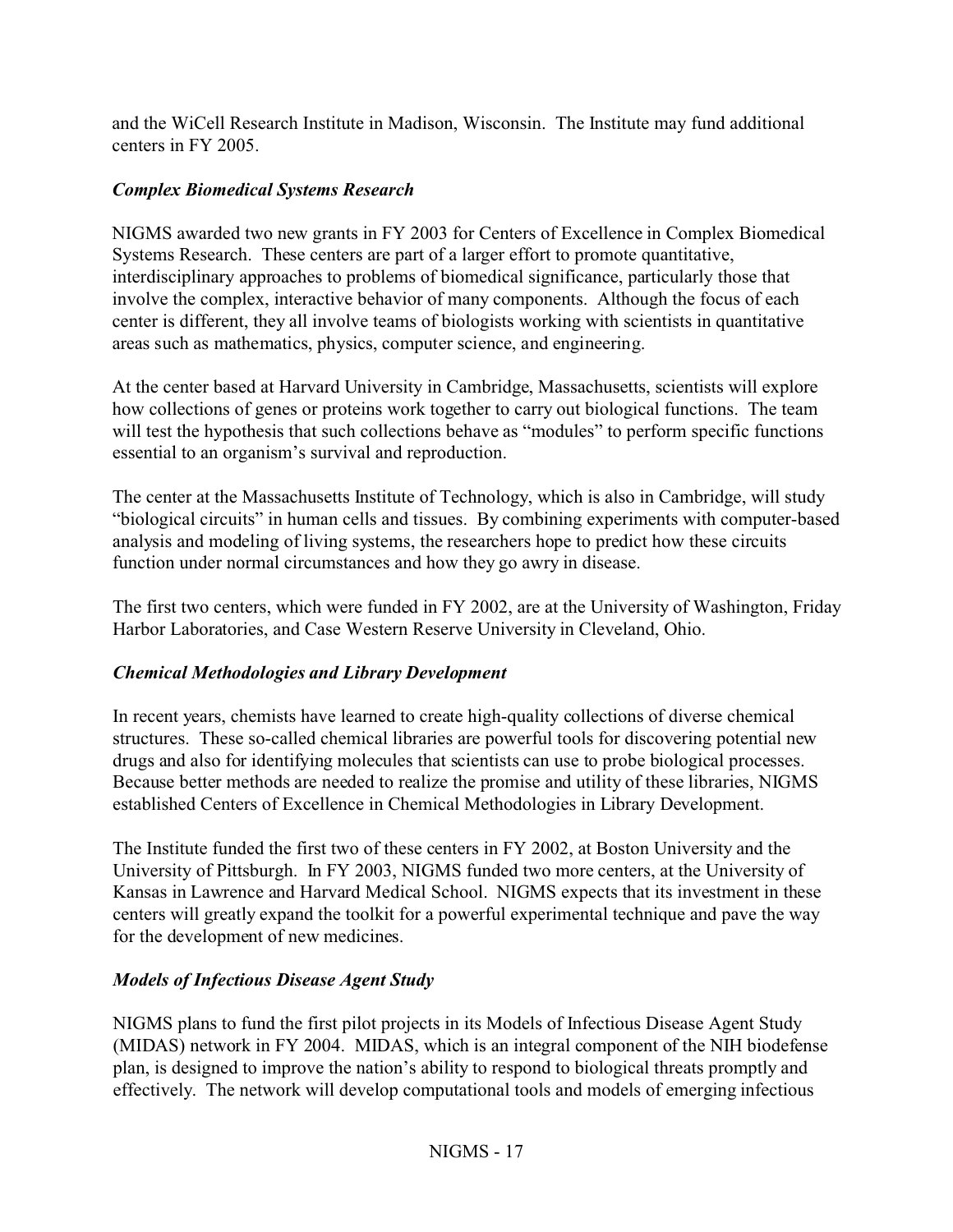diseases caused by naturally occurring or intentionally released agents. These tools and models will help policymakers, public health professionals, and researchers forecast, detect, control, and prevent new disease outbreaks.

# *"Glue" Grants*

The newest NIGMS "glue" grant began in FY 2003 and focuses on the structure and function of lipids, which are fats and oils that have many essential functions in the cell. Imbalances in lipids cause or contribute to a wide range of ailments, including heart disease, arthritis, cancer, and Alzheimer's disease. A detailed understanding of lipids will improve understanding of their role in health and illness and will inform the development of new treatments. The lipid grant is led by scientists at the University of California, San Diego.

NIGMS funds four other glue grants, all of which bring together diverse groups of scientists to tackle biomedical research problems so large and complex that no single laboratory or small group of laboratories could take them on. These grants focus on communication within and between cells (one grant is led by the University of Texas Southwestern Medical Center at Dallas and another is led by The Scripps Research Institute), cell movement (led by the University of Virginia School of Medicine in Charlottesville), and the body's reaction to a burn or other traumatic injury (led by the Massachusetts General Hospital in Boston). NIGMS glue grants benefit the broader research community by generating and sharing data and research materials, as well as by serving as a testing ground for a new, highly collaborative approach to biomedical research.

#### **Other Areas of Interest**

# **Research Training**

NIGMS continues to play a leading role in research training, supporting 45 percent of the predoctoral trainees and 28 percent of all of the trainees who receive assistance from NIH. In recognition of the rapidly changing, interdisciplinary nature of biomedical research today, the Institute's training programs are flexible and stress approaches to biological problems that cut across disciplinary and departmental lines. Such experience prepares trainees to pursue creative research in a wide variety of areas. So that biomedical science can benefit from the broadest possible intellectual resources, NIGMS promotes the training of a scientific workforce that reflects the composition of the U.S. population. In addition to the special programs to increase the number of minority biomedical scientists described later in this section, the Institute requires its institutional training programs to document how they plan to recruit underrepresented minority students and to report on the success of their efforts.

NIGMS trainees frequently contribute to major research advances. One example in FY 2003 came from basic research on proteins in the membrane that surrounds the cell's nucleus. The research team, which included an NIGMS postdoctoral fellow, discovered more than 50 previously unknown proteins and found that several of them are associated with rare, but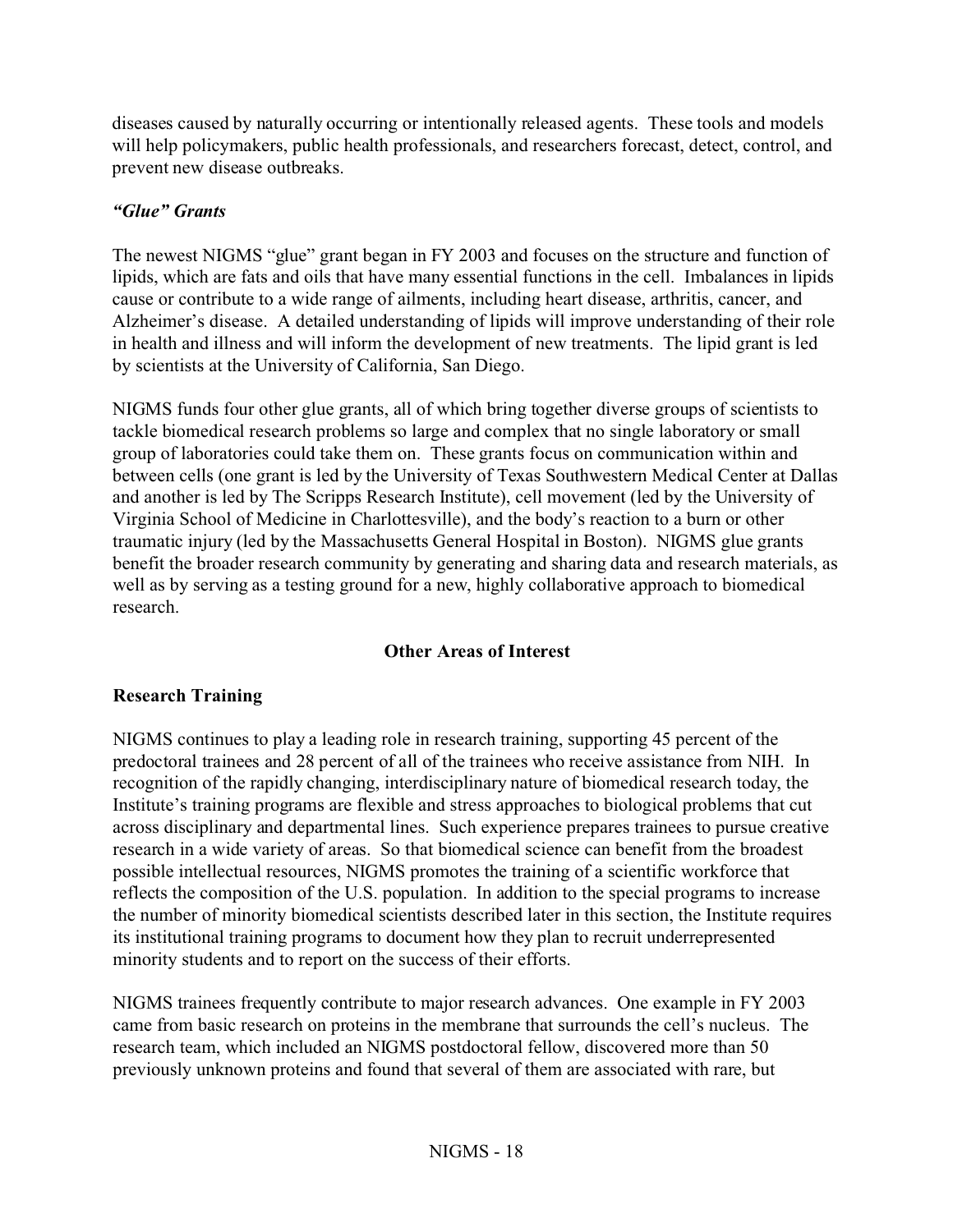devastating, human muscle and nerve degeneration diseases. Knowing the proteins that may cause or contribute to these diseases is a first step toward finding ways to detect, prevent, or treat them.

The Institute has several long-standing research training programs that focus on areas in which there is a particularly serious need for well-prepared scientists. One of these programs, the Medical Scientist Training Program (MSTP), supports training leading to the combined M.D. Ph.D. degree and produces investigators who can bridge the critical gap between basic and clinical research. In addition to providing training in the biological, chemical, and physical sciences, the program encourages and supports training in computer science, social and behavioral science, economics, epidemiology, public health, bioengineering, biostatistics, and bioethics. In FY 2003, the MSTP supported 930 trainees.

Another special program, the Pharmacology Research Associate (PRAT) Program, is NIGMS' only intramural activity. PRAT fellows conduct 2 years of postdoctoral research in NIH or FDA laboratories, working in such cutting-edge areas as neurobiology, tumor biology, and cell signaling. In FY 2003, PRAT fellows published significant findings in areas ranging from cancer genetics to alcohol abuse.

Other NIGMS training programs advance the progress of science by preparing researchers to enter the fast-growing fields of biotechnology, bioinformatics, and computational biology. In addition, NIGMS will begin the creation of a new predoctoral training program in the area of biostatistics. The Institute held a workshop in December 2003 to explore the need for such a program. Because scientists trained in biostatistics contribute to many biomedical research areas, an NIGMS biostatistics training program will benefit other NIH institutes and centers.

In response to a September 2002 report by the National Research Council titled *Bio 2010: Undergraduate Education to Prepare Biomedical Research Scientists*, NIGMS is partnering with the NIH Office of Science Education on a program to transform undergraduate biology education. The report identified a critical need for educators to incorporate examples and perspectives from mathematics, physics, chemistry, computer science, and engineering into biology courses and lab experiments. The NIGMS/Office of Science Education program will develop and disseminate curriculum materials that can serve as models for the integration of the quantitative sciences into biology education.

# **AIDS Program**

NIGMS support related to AIDS falls into three areas: program project grants that fund structurebased drug design, AIDS-related research training in molecular biophysics, and research grants to improve understanding of AIDS and its associated opportunistic infections.

NIGMS initiated its AIDS-related program project grants in FY 1987 to bring together crystallographers, chemists, and biologists to determine the detailed, three-dimensional structures of potential drug targets in HIV, the virus that causes AIDS. In FY 2003, one of the program's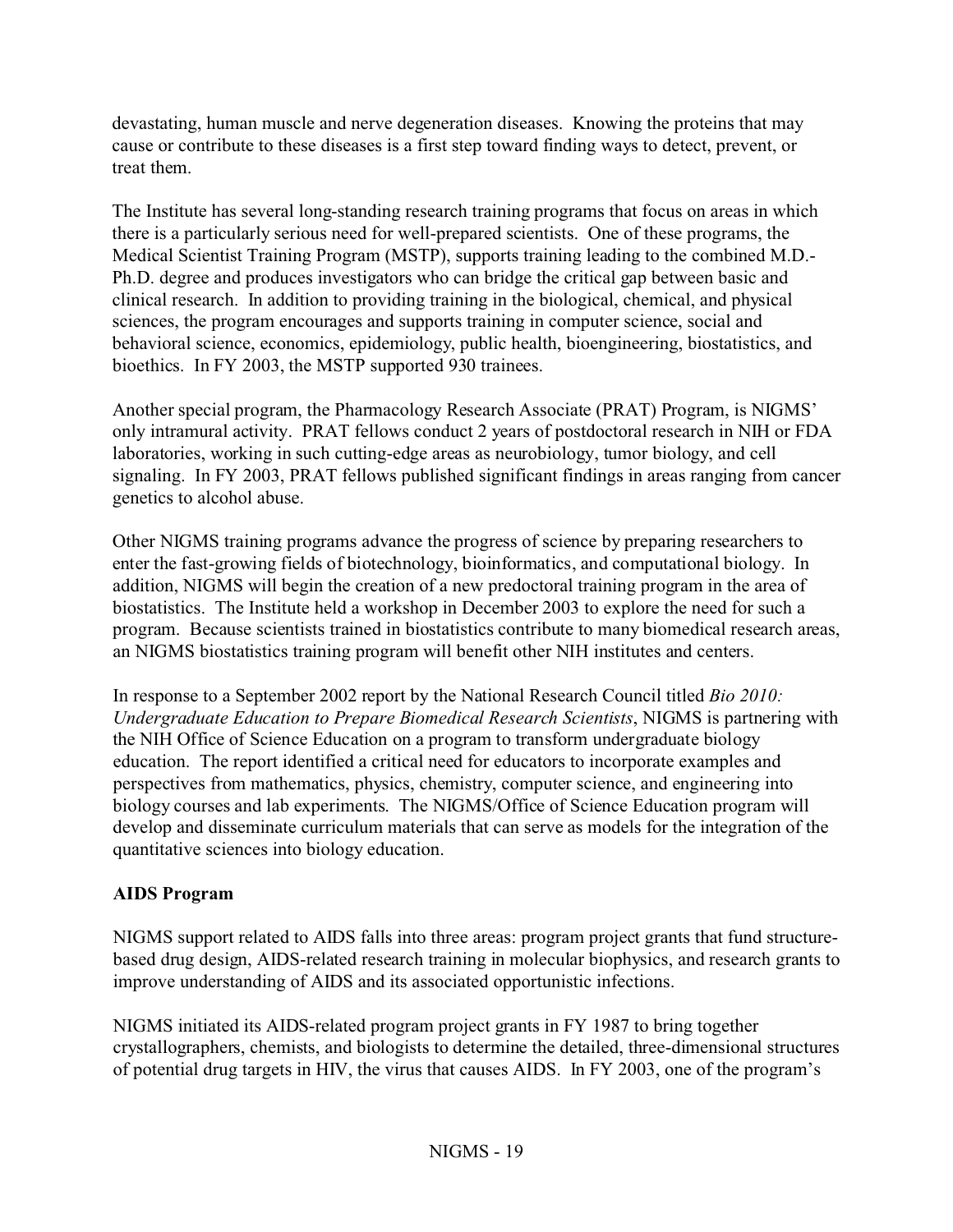grantees determined the structure of an antibody that is able to neutralize HIV. This work may offer a new approach for designing a vaccine against AIDS.

The NIGMS research training program in molecular biophysics, which was established in FY 1988, prepares scientists to apply the techniques of physics and computer modeling to biological problems, chief among them HIV infection. Graduates of this program are trained to use structural biology in the design of drugs to fight HIV.

# **Minority Opportunities in Research**

NIGMS has a long-standing commitment to increasing the number and capabilities of underrepresented minorities engaged in biomedical research. The focal point for this effort is the Division of Minority Opportunities in Research (MORE). The goal of the MORE Division is to encourage minority students to pursue training for scientific careers and to enhance the science curricula and faculty research capabilities at institutions with substantial minority enrollments. Through MORE's programs, NIGMS takes a leading role at NIH in research and research training activities targeted to underrepresented minorities.

The MORE Division has three components: the Minority Access to Research Careers (MARC) Branch, the Minority Biomedical Research Support (MBRS) Branch, and a section that handles special initiatives.

# *Minority Access to Research Careers Branch*

MARC supports student and faculty research training and enables institutions with substantial minority enrollments to strengthen their biomedical research training capabilities. As a result, these schools are able to interest students in, and prepare them for, pursuing doctoral study and biomedical research careers.

MARC offers Undergraduate Student Training in Academic Research (U\*STAR) institutional grants, predoctoral fellowships, faculty predoctoral and senior fellowships, a visiting scientist program, and grants for ancillary training activities. MARC also manages a program of NIH predoctoral fellowships for minorities.

In FY 2003, MARC supported 649 undergraduate students at 53 institutions, 26 MARC predoctoral fellows, 3 faculty fellows, and 129 NIH predoctoral fellows.

In response to the growing need for quantitative approaches to biological problems, MARC funded two grants in FY 2003 to enable institutions with U\*STAR programs to plan for introducing or integrating the quantitative sciences into their biology curricula. MARC may support additional planning grants in FY 2004, and it intends to fund the implementation of successful plans.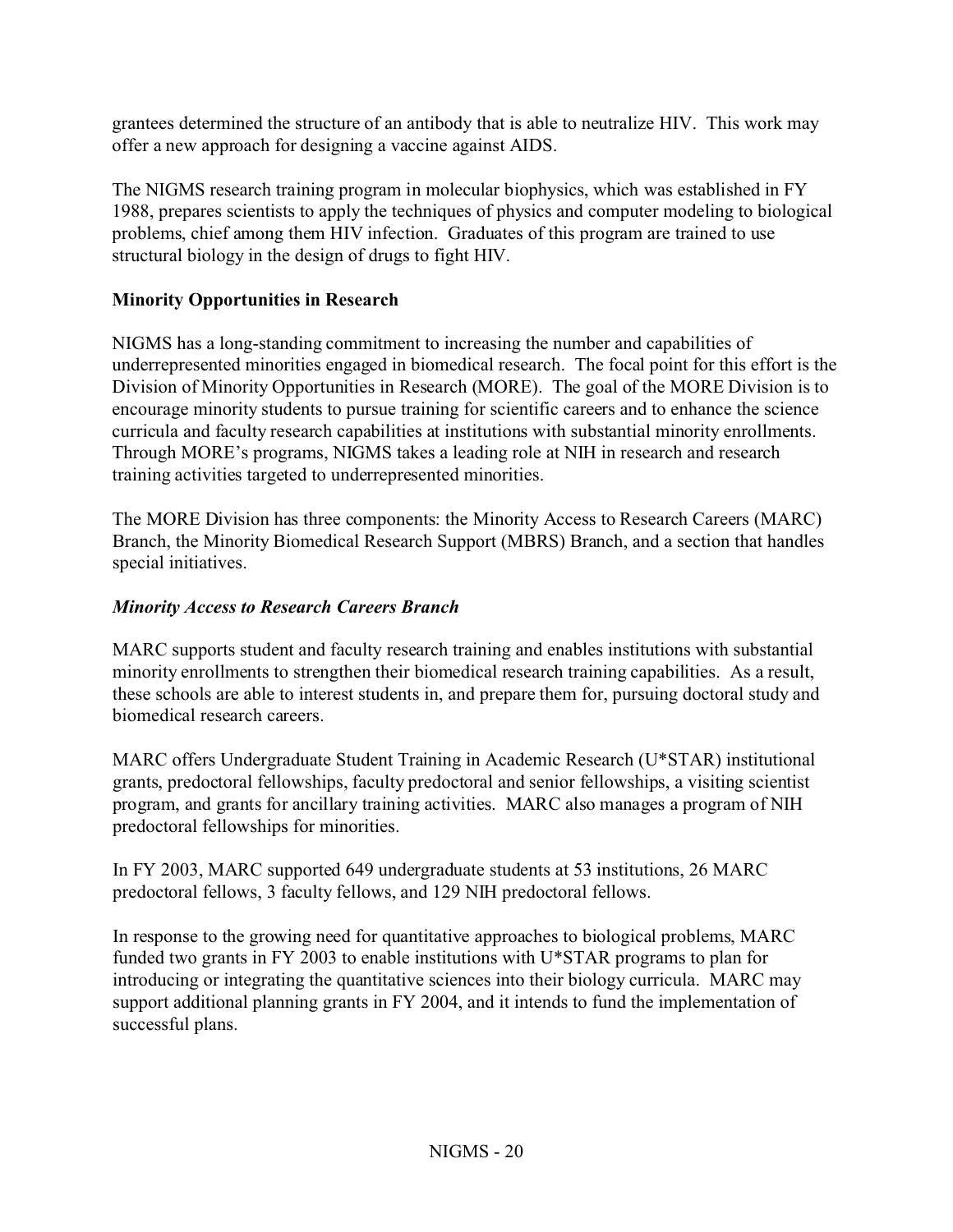#### *Minority Biomedical Research Support Branch*

MBRS awards grants through three programs: Support of Continuous Research Excellence (SCORE), Research Initiative for Scientific Enhancement (RISE), and Initiative for Minority Student Development (IMSD).

The SCORE Program assists biomedical research faculty at minority-serving institutions in developing competitive research programs that increase the number of underrepresented minorities who are professionally engaged in biomedical research. The RISE Program enhances the research environment at minority-serving institutions to increase the interest, skills, and competitiveness of students and faculty in pursuit of biomedical research careers. The IMSD encourages institutions with established research programs to initiate or expand activities to improve the academic and research capabilities of underrepresented minority students and to facilitate their progress toward careers in biomedical research.

In FY 2003, 838 faculty members at 117 institutions worked on 433 MBRS research projects. MBRS also supported 1,424 undergraduate and 736 graduate students, who worked as research assistants on scientific projects at their own institutions or in other settings, including laboratories at research-intensive institutions and in industry.

#### *Special Initiatives*

MORE supports several special initiatives that strive to develop new approaches for the recruitment and retention of minority biomedical scientists. One such activity is the Bridges to the Future Program, which is co-sponsored by NIGMS and the NIH National Center on Minority Health and Health Disparities. This program encourages students in associate's or master's degree programs to make the transition to the next level of training (the bachelor's or Ph.D. degree, respectively) toward careers in biomedical research. Since the inception of the Bridges Program in 1992, NIGMS has supported 150 programs, 9 of which received initial funding in FY 2003.

The division also supports two innovative awards to foster the development of new skills. The MORE Faculty Development Award enables eligible faculty members to update or enhance their research skills by spending a summer (or one academic term) every year for 2 to 5 years in full-time research in a research-intensive laboratory outside their home institutions. The Institutional Research and Academic Career Development Award (IRACDA) combines a traditional postdoctoral research experience with an opportunity to develop teaching skills through mentored assignments at a minority-serving institution. The goals of the program are to provide a resource to motivate the next generation of scientists at minority-serving institutions and to promote linkages between research-intensive and minority-serving institutions that can lead to further research and teaching collaborations.

NIGMS continues to partner with the Indian Health Service on the Native American Research Centers for Health Program. This program encourages research on diseases and health conditions of importance to American Indians and Alaska Natives. It also prepares Native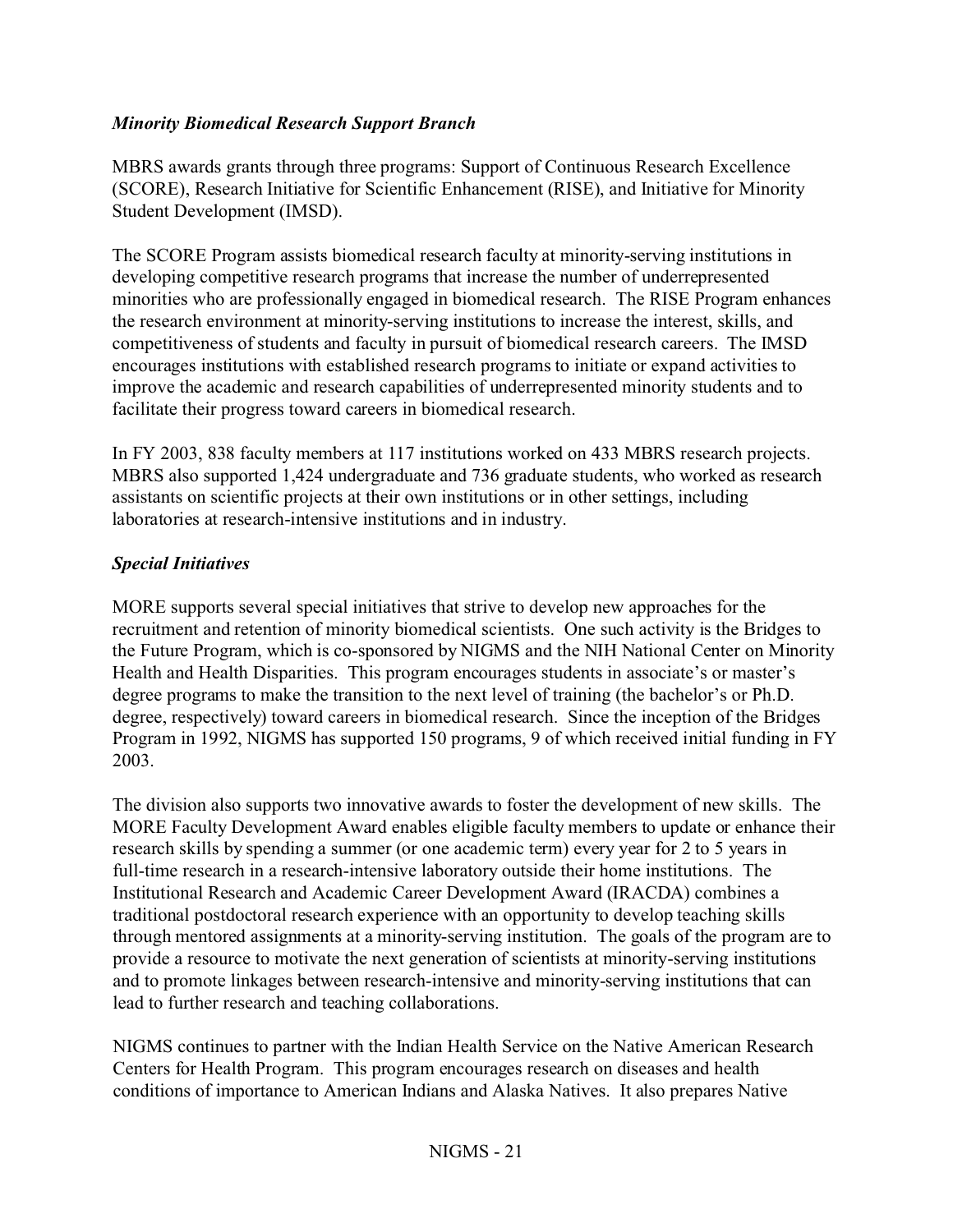American biomedical and behavioral scientists and health professionals to compete for NIH funding. A third goal is to increase the capacity of both the research-intensive organizations and the Native American organizations to work together to produce competitive research proposals.

Another ongoing activity is the support of workshops, mini-courses, and meetings in a number of areas, including grant writing and program evaluation. In FY 2003, the MORE Division announced plans to support research that will test the effectiveness of interventions to increase minority and other student interest, motivation, and preparedness for biomedical and behavioral research careers.

# *Success Stories*

In recognition of their exceptional achievements in nurturing minority students interested in research careers, three people associated with MORE programs were among the ten individuals who received 2003 Presidential Awards for Excellence in Science, Mathematics, and Engineering Mentoring. They are R. David Bynum, Ph.D., of Stony Brook University, State University of New York; Sara L. Young of Montana State University-Bozeman; and Steven G. Greenbaum, Ph.D., of the City University of New York, Hunter College. Bynum directs a MARC program, Young runs an IMSD program, and Greenbaum is a SCORE grant investigator.

Many participants in MORE programs go on to productive academic careers and professions in research or research administration. This shows that the educational strategy of involving students in hands-on research experiences is one that works. Recent success stories include:

- LaVerne Ragster, Ph.D., a former MBRS program participant at San Diego State University, was inaugurated president of the University of the Virgin Islands in St. Thomas in March 2003. This marks the first time a former participant in one of the Institute's minority programs has become a university president.
- Brian Carr, Ph.D., a former MBRS program participant at the University of Southern Colorado in Pueblo, is now working as a research scientist at Merck & Co., Inc.
- Roberto Frontera-Suau, Ph.D., a former MARC program participant at the University of Puerto Rico, Medical Sciences Campus in San Juan and an IRACDA participant at the University of North Carolina at Chapel Hill, is now an assistant professor of biology at North Carolina's Elizabeth City State University.
- A research team led by MBRS-supported investigator Jorge Gardea-Torresdey, Ph.D., of the University of Texas at El Paso has shown that the mesquite tree can process a cancercausing form of chromium into a non-toxic form of the metal. This work, which could lead to a new way to remove toxic chromium from industrial waste sites, has been praised by environmental groups and was selected by the journal that published it as "one of the best technological solutions of the year."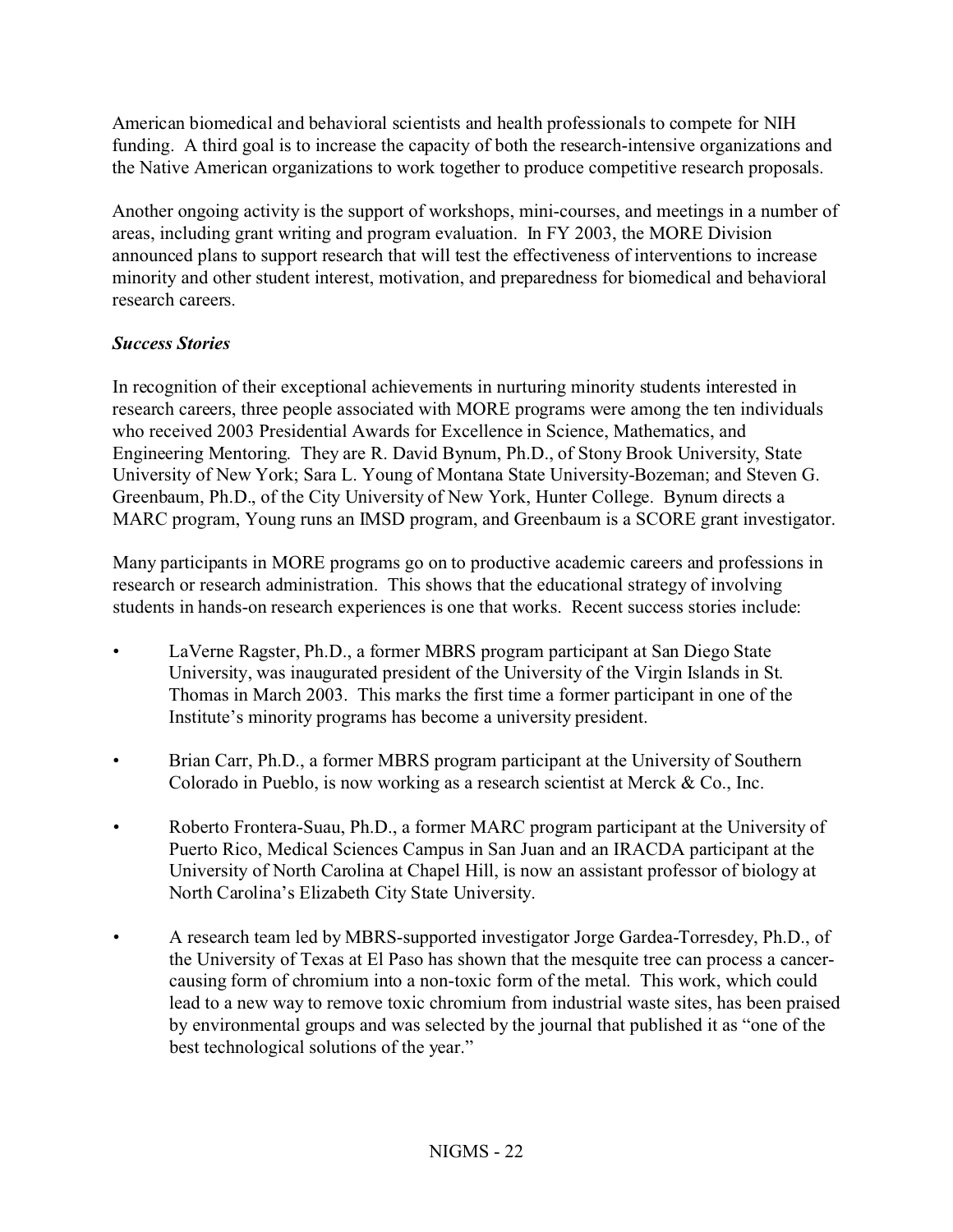#### **Innovations in Management and Administration**

NIGMS promotes innovations in management and administration to streamline work processes, respond to workforce and technology changes, and reduce paperwork and administrative burdens.

#### **Strategic Workforce Planning**

The Institute has developed a strategic plan to help it manage its personnel resources effectively in a time of significant workforce restructuring. The plan addresses consolidation; competitive sourcing; career transition; succession planning, especially for mission-critical positions; and the use of various administrative authorities to aid in the outplacement of staff. In implementing the career transition component of the plan, NIGMS has sponsored workshops on change management and launched a comprehensive career transition services program. A key element of the plan is extensive communication with Institute employees to ensure that they are wellinformed about NIGMS and NIH activities in the area of workforce restructuring.

#### **Administrative Best Practices and Efficiencies**

NIGMS continues to partner with the National Heart, Lung, and Blood Institute and the National Institute of Neurological Disorders and Stroke to share administrative best practices and collaborate on ways to achieve administrative efficiencies. In FY 2003, administrative leaders of the three institutes focused their discussions on risk management and succession planning.

A new electronic "checkbook" system developed by NIGMS staff is greatly improving efficiency in tracking budget obligations. The system automatically refreshes information as grants and contracts are funded and produces a variety of useful reports. This approach has proven so successful that three other NIH components have already adopted it.

#### **Electronic Research Administration**

NIGMS is committed to using information technology to improve the efficiency of research administration. The Institute began receiving electronic progress reports from grantees in FY 2003, and NIGMS staff are participating in a pilot project on the electronic review of these progress reports. NIGMS has also moved more of its advisory council functions from paper to electronic form, saving reviewer and staff time as well as money previously spent to print and mail large amounts of material.

#### **Budget Policy**

The Fiscal Year 2005 budget request for the NIGMS is \$1,959,810,000 an increase of \$55,033,000 and 2.9 percent over the FY 2004 Final Conference Level. Also included in the FY 2005 request, is NIGMS's support for the trans-NIH Roadmap initiatives, estimated at 0.63% of the FY 2005 budget request. This Roadmap funding is distributed through the mechanisms of support, consistent with the anticipated funding for the Roadmap initiatives. A full description of this trans-NIH program may be found in the NIH Overview.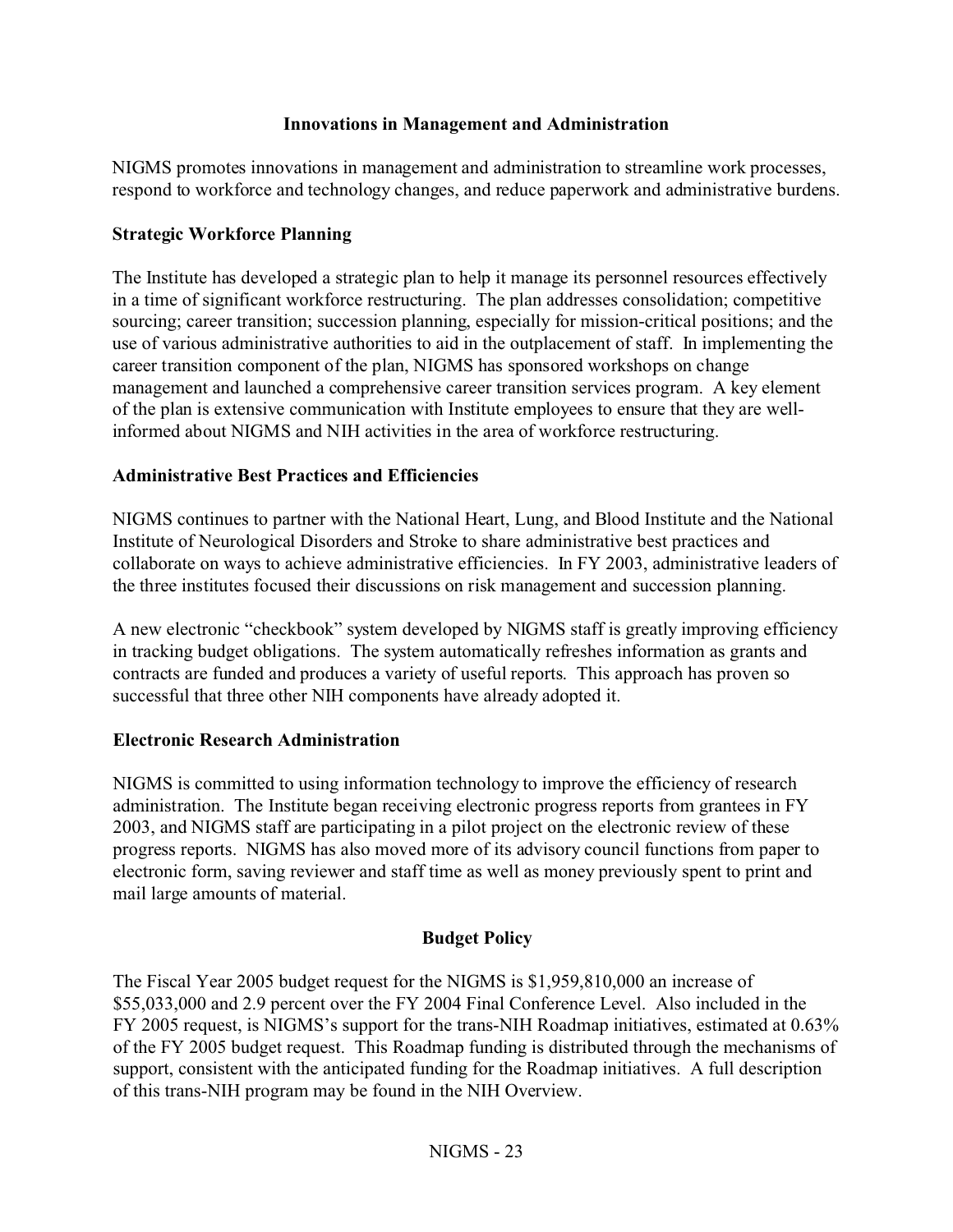A five year history of FTEs and Funding Levels for NIGMS are shown in the graphs below. Note that the Fiscal Year 2001 FTE figure is not comparable to the figures in the succeeding years due to NIH's consolidation of its Human Resources function in FY 2003.



NIH's highest priority is the funding of medical research through research project grants (RPGs). Support for RPGs allows NIH to sustain the scientific momentum of investigator-initiated research while providing new research opportunities. The FY 2005 NIH request provides for an aggregate 1.3 percent increase in average cost for Research Project Grants, consistent with the Gross Domestic Product deflator. The NIGMS is providing an average cost increase of 1.9 percent for direct recurring costs in noncompeting continuation awards. Competing RPGs are based on an average cost increase of 1 percent.

Advancement in medical research is dependent on maintaining the supply of new investigators with new ideas. In the Fiscal Year 2005 request, NIGMS will support 4,359 pre- and postdoctoral trainees in full-time training positions. Stipend levels for pre-doctoral and postdoctoral recipients supported through the Ruth L. Kirschstein National Research Service Awards will remain at FY 2004 levels.

The Fiscal Year 2005 request includes funding for 50 research centers, 310 other research grants, including 54 career awards, and 34 R&D contracts. Intramural Research received a decrease of 1% and Research Management and Support received an increase of 3.5% to support increased pay and estimated inflationary increases in FY 2005.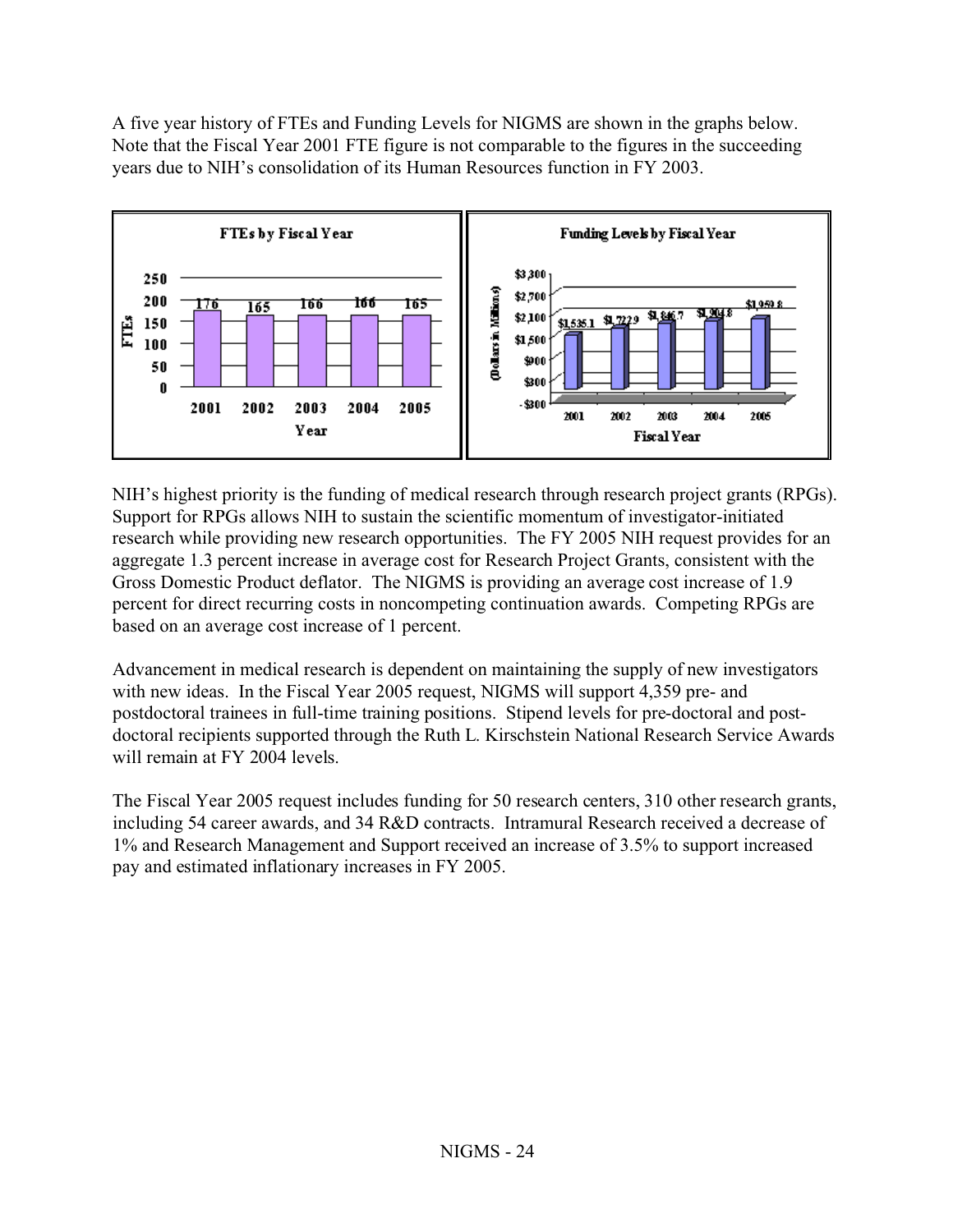The Mechanism distribution by dollars and percent change are displayed below:



FY 2005 Estimate Percent Change from FY 2004 Mechanism



Percents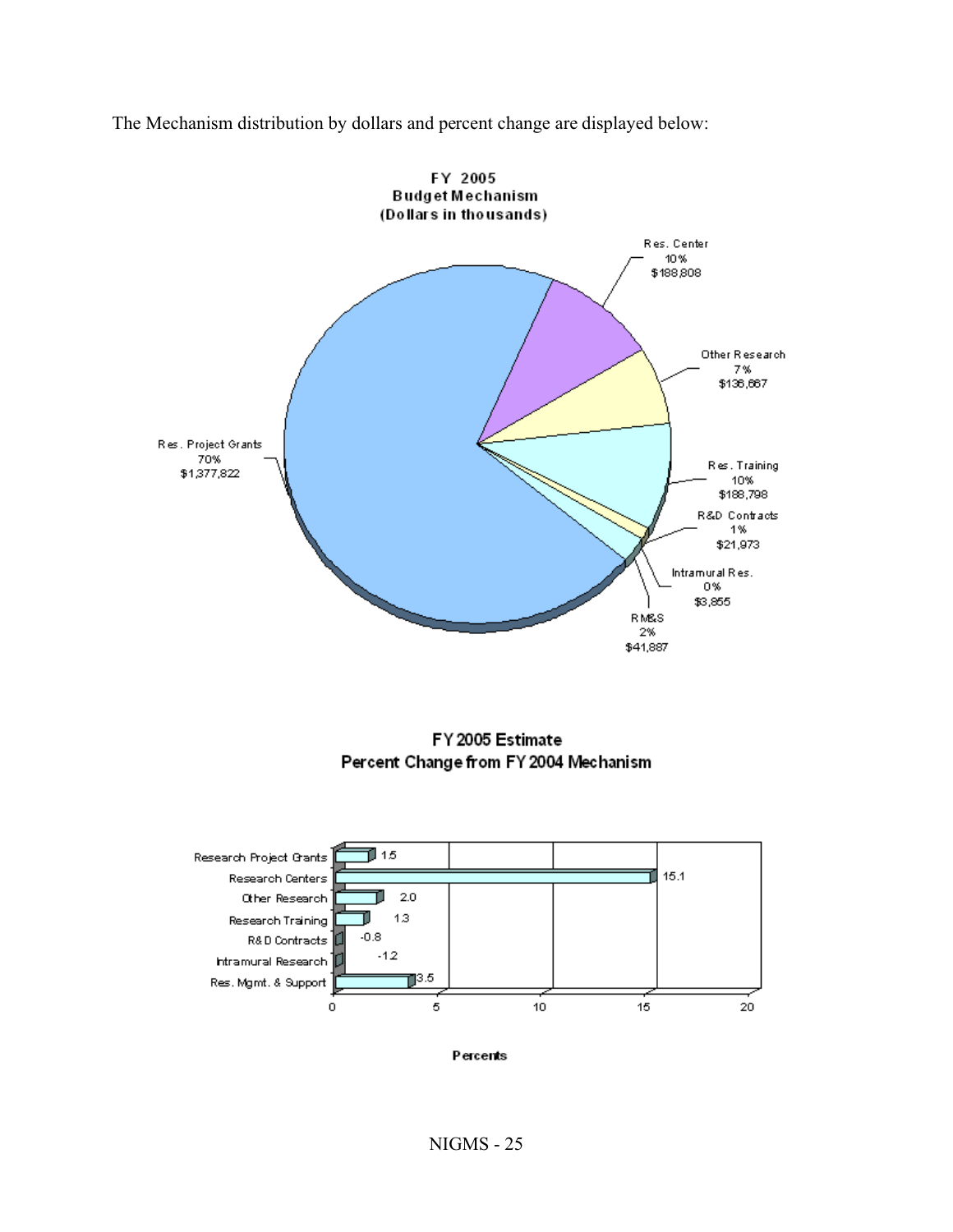#### **NATIONAL INSTITUTES OF HEALTH**

National Institute of General Medical Sciences

| <b>Budget Mechanism - Total</b>           |              |               |              |                         |              |                |
|-------------------------------------------|--------------|---------------|--------------|-------------------------|--------------|----------------|
|                                           |              | FY 2003       |              | FY 2004                 |              | FY 2005        |
| <b>MECHANISM</b>                          |              | Actual        |              | <b>Final Conference</b> |              | Estimate       |
| <b>Research Grants:</b>                   | No.          | Amount        | No.          | Amount                  | No.          | Amount         |
| Research Projects:                        |              |               |              |                         |              |                |
| Noncompeting                              | 2,900        | \$878,669,000 | 3,023        | \$974,289,000           | 2,985        | \$997,985,000  |
| Administrative supplements                | (277)        | 18,192,000    | (277)        | 18,202,000              | (278)        | 18,469,000     |
| Full funded                               | 57           | 7,865,000     | 57           | 7,944,000               | 57           | 8,023,000      |
| Single year                               | 1049         | 347,174,000   | 900          | 309,350,000             | 891          | 308,011,000    |
| Renewal                                   | 589          | 208,007,000   | 530          | 196,950,000             | 527          | 196,678,000    |
| <b>New</b>                                | 452          | 138,107,000   | 362          | 111,274,000             | 356          | 110,202,000    |
| Supplements                               | 8            | 1,060,000     | 8            | 1,126,000               | 8            | 1,131,000      |
| Subtotal, competing                       | 1,106        | 355,039,000   | 957          | 317,294,000             | 948          | 316,034,000    |
| Subtotal, RPGs                            | 4,006        | 1,251,900,000 | 3,980        | 1,309,785,000           | 3,933        | 1,332,488,000  |
| SBIR/STTR                                 | 137          | 40,943,000    | 148          | 44,083,000              | 152          | 45,334,000     |
| Subtotal, RPGs                            | 4,143        | 1,292,843,000 | 4,128        | 1,353,868,000           | 4,085        | 1,377,822,000  |
| Research Centers:                         |              |               |              |                         |              |                |
| Specialized/comprehensive                 | 47           | 140,595,000   | 48           | 160,755,000             | 49           | 185,135,000    |
| Clinical research                         | 0            | $^{(1)}$      | 0            | O                       | 0            |                |
| Biotechnology                             | 0            | 17,057,000    |              | 2,815,000               |              | 3,241,000      |
| Comparative medicine                      | 0            | 807,000       | 0            | 432,000                 | 0            | 432,000        |
| Research Centers in Minority Institutions | 0            | 0             | 0            | 0                       | 0            | 0              |
| Subtotal, Centers                         | 47           | 158,459,000   | 49           | 164,002,000             | 50           | 188,808,000    |
| Other Research:                           |              |               |              |                         |              |                |
| Research careers                          | 42           | 9,651,000     | 46           | 10,672,000              | 54           | 11,305,000     |
| Cancer education                          | 0            | 0             | 0            | O                       | 0            |                |
| Cooperative clinical research             | 0            | 0             | 0            | 0                       | 0            |                |
| Biomedical research support               | 0            | O             | 0            | 37,000                  | 0            | 46,000         |
| Minority biomedical research support      | 154          | 99,130,000    | 154          | 102,104,000             | 154          | 103,125,000    |
| Other                                     | 80           | 21,463,000    | 101          | 21,226,000              | 102          | 22,191,000     |
| Subtotal, Other Research                  | 276          | 130,244,000   | 301          | 134,039,000             | 310          | 136,667,000    |
| <b>Total Research Grants</b>              | 4,466        | 1,581,546,000 | 4,478        | 1,651,909,000           | 4,445        | 1,703,297,000  |
|                                           |              |               |              |                         |              |                |
| Research Training:                        | <b>FTTPs</b> |               | <b>FTTPs</b> |                         | <b>FTTPs</b> |                |
| Individual awards                         | 552          | 21,243,000    | 552          | 21,934,000              | 552          | 22,071,000     |
| Institutional awards                      | 3,960        | 157,418,000   | 3,972        | 164,423,000             | 3,987        | 166,727,000    |
| Total, Training                           | 4,512        | 178,661,000   | 4,524        | 186,357,000             | 4,539        | 188,798,000    |
|                                           |              |               |              |                         |              |                |
| Research & development contracts          | 24           | 45,650,000    | 34           | 22,140,000              | 34           | 21,973,000     |
| (SBIR/STTR)                               | (0)          | (0)           | (0)          | (0)                     | (0)          | (0)            |
|                                           | <b>FTEs</b>  |               | <b>FTEs</b>  |                         | <b>FTEs</b>  |                |
| Intramural research                       | 18           | 1,853,000     | 18           | 3,902,000               | 15           | 3,855,000      |
| Research management and support           | 148          | 39,032,000    | 148          | 40,469,000              | 150          | 41,887,000     |
| Cancer prevention & control               | 0            | O             | 0            | 0                       | 0            |                |
| Construction                              |              | 0             |              | 0                       |              |                |
| Total, NIGMS                              | 166          | 1,846,742,000 | 166          | 1,904,777,000           | 165          | 1,959,810,000  |
| (RoadMap Support)                         |              | (0)           |              | (6, 540, 000)           |              | (12, 340, 000) |
| (Clinical Trials)                         |              | (0)           |              | (0)                     |              | (0)            |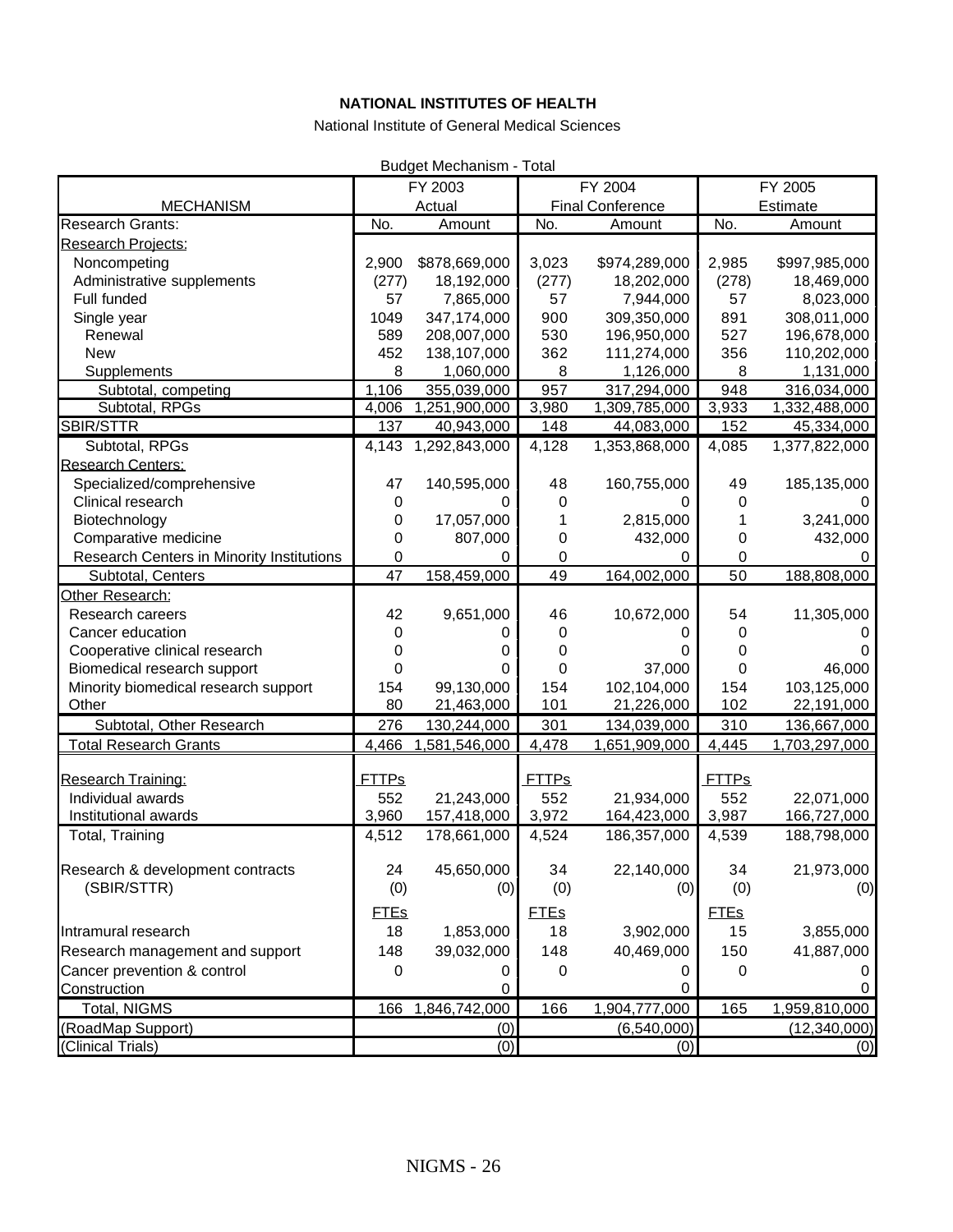|                                                  |             | FY 2003<br>Actual |             | FY 2004<br>Final<br>Conference |             | FY 2005<br>Estimate |                       | Change        |
|--------------------------------------------------|-------------|-------------------|-------------|--------------------------------|-------------|---------------------|-----------------------|---------------|
| <b>ACTIVITY</b>                                  | <b>FTEs</b> | Amount            | <b>FTEs</b> | Amount                         | <b>FTEs</b> | Amount              | <b>FTEs</b>           | Amount        |
| <b>Extramural Research:</b>                      |             |                   |             |                                |             |                     |                       |               |
| <b>Biomedical Research</b>                       |             | \$1,627,196       |             | \$1,674,049                    |             | \$1,725,270         |                       | \$51,221      |
| <b>Biomedical Research Training</b>              |             | 178,661           |             | 186,357                        |             | 188,798             |                       | 2,441         |
| Subtotal, Extramural research                    |             | 1,805,857         |             | 1,860,406                      |             | 1,914,068           |                       | 53,662        |
| Intramural Research<br>Res. Management & Support | 18<br>148   | 1,853<br>39,032   | 18<br>148   | 3,902<br>40,469                | 15<br>150   | 3,855<br>41,887     | (3)<br>$\overline{2}$ | (47)<br>1,418 |
| Total                                            | 166         | 1,846,742         | 166         | 1,904,777                      | 165         | 1,959,810           | (1)                   | 55,033        |

#### **Budget Authority by Activity (dollars in thousands)**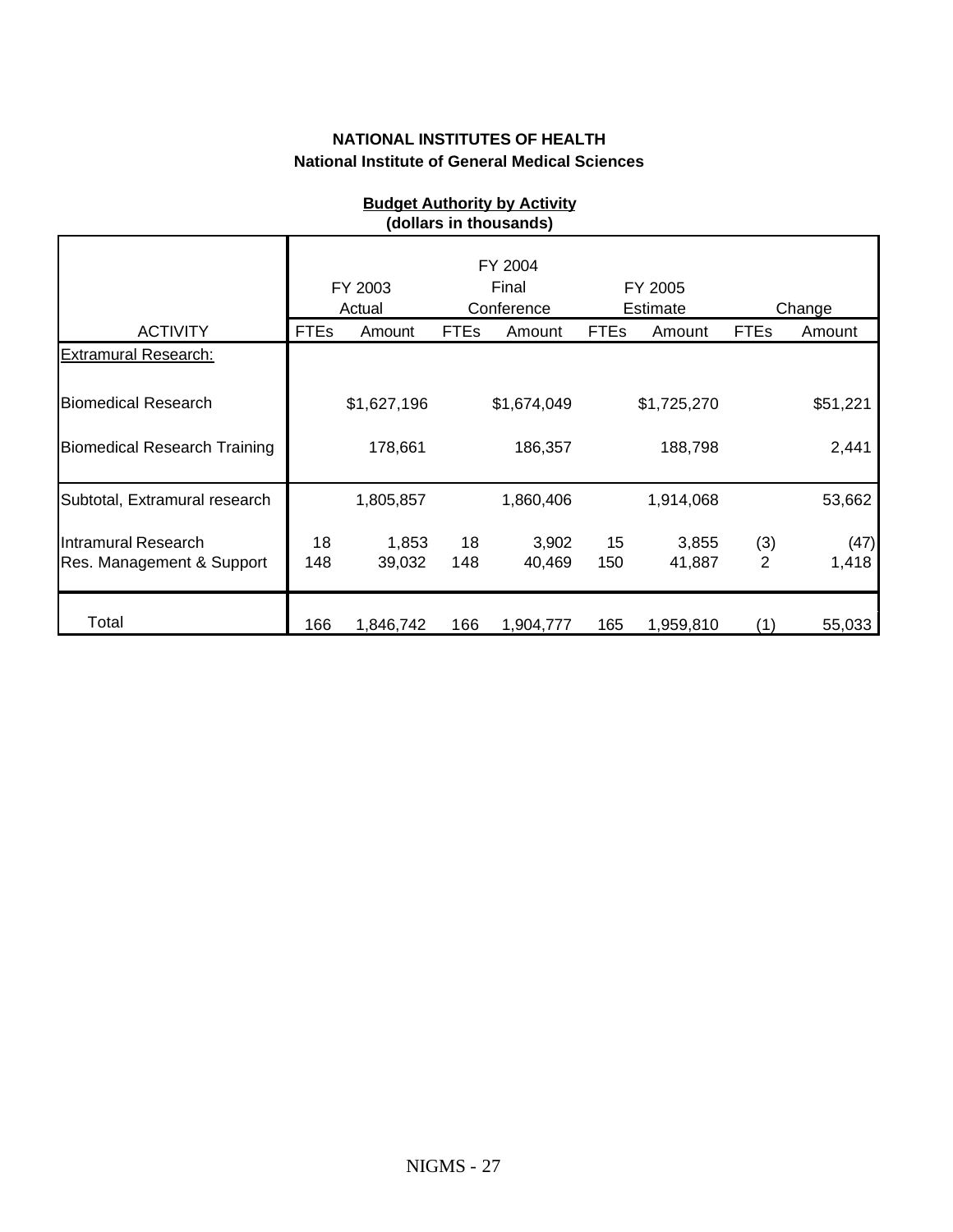| <b>Summary of Changes</b>                   |             |                    |             |                         |
|---------------------------------------------|-------------|--------------------|-------------|-------------------------|
| FY 2004 Final Conference                    |             |                    |             | \$1,904,777,000         |
| FY 2005 Estimated Budget Authority          |             |                    |             | 1,959,810,000           |
| Net change                                  |             |                    |             | 55,033,000              |
|                                             |             |                    |             |                         |
|                                             |             | FY 2004            |             |                         |
|                                             |             | <b>Budget Base</b> |             | <b>Change from Base</b> |
|                                             |             | <b>Budget</b>      |             | <b>Budget</b>           |
| <b>CHANGES</b>                              | <b>FTEs</b> | Authority          | <b>FTEs</b> | Authority               |
| A. Built-in:                                |             |                    |             |                         |
| 1. Intramural research:                     |             |                    |             |                         |
| a. Within grade increase                    |             | \$1,378,000        |             | \$24,000                |
| b. Annualization of January                 |             |                    |             |                         |
| 2004 pay increase                           |             | 1,378,000          |             | 14,000                  |
| c. January 2005 pay increase                |             | 1,378,000          |             | 16,000                  |
| d. One less day of pay                      |             | 1,378,000          |             | (5,000)                 |
| e. Payment for centrally furnished services |             | 259,000            |             | 8,000                   |
| f. Increased cost of laboratory supplies,   |             |                    |             |                         |
| materials, and other expenses               |             | 2,265,000          |             | 31,000                  |
| Subtotal                                    |             |                    |             | 88,000                  |
|                                             |             |                    |             |                         |
| 2. Research Management and Support:         |             |                    |             |                         |
| a. Within grade increase                    |             | 16,246,000         |             | 282,000                 |
| b. Annualization of January                 |             |                    |             |                         |
| 2004 pay increase                           |             | 16,246,000         |             | 167,000                 |
| c. January 2005 pay increase                |             | 16,246,000         |             | 183,000                 |
| d. One less day of pay                      |             | 16,246,000         |             | (62,000)                |
| e. Payment for centrally furnished services |             | 7,980,000          |             | 239,000                 |
| f. Increased cost of laboratory supplies,   |             |                    |             |                         |
| materials, and other expenses               |             | 16,243,000         |             | 449,000                 |
| Subtotal                                    |             |                    |             | 1,258,000               |
| Subtotal, Built-in                          |             |                    |             | 1,346,000               |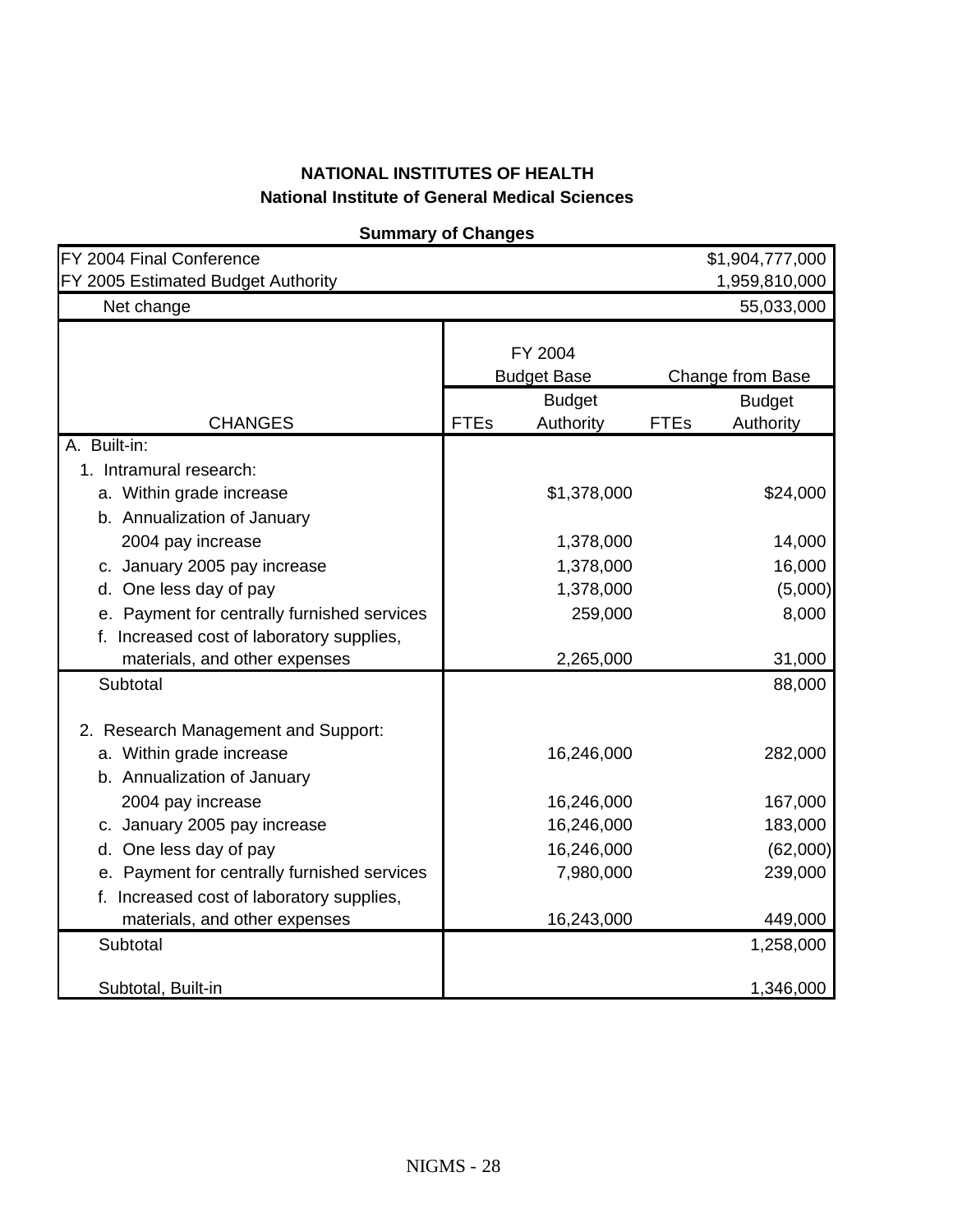#### **Summary of Changes--continued**

|                                       |             | FY 2004            |                |                  |
|---------------------------------------|-------------|--------------------|----------------|------------------|
|                                       |             | <b>Budget Base</b> |                | Change from Base |
| <b>CHANGES</b>                        | No.         | Amount             | No.            | Amount           |
| B. Program:                           |             |                    |                |                  |
| 1. Research project grants:           |             |                    |                |                  |
| a. Noncompeting                       | 3,023       | \$992,491,000      | (38)           | \$23,963,000     |
| b. Competing                          | 957         | 317,294,000        | (9)            | (1,260,000)      |
| c. SBIR/STTR                          | 148         | 44,083,000         | 4              | 1,251,000        |
| Total                                 | 4,128       | 1,353,868,000      | (43)           | 23,954,000       |
| 2. Research centers                   | 49          | 164,002,000        | 1              | 24,806,000       |
| Other research<br>3.                  | 301         | 134,039,000        | 9              | 2,628,000        |
| 4. Research training                  | 4,524       | 186,357,000        | 15             | 2,441,000        |
| 5. Research and development contracts | 34          | 22,140,000         | $\mathbf 0$    | (167,000)        |
| Subtotal, extramural                  |             |                    |                | 53,662,000       |
|                                       | <b>FTEs</b> |                    | <b>FTEs</b>    |                  |
| 6. Intramural research                | 18          | 3,902,000          | (3)            | (135,000)        |
| 7. Research management and support    | 148         | 40,469,000         | $\overline{2}$ | 160,000          |
| Subtotal, program                     |             | 1,904,777,000      |                | 53,687,000       |
| Total changes                         | 166         |                    | (1)            | 55,033,000       |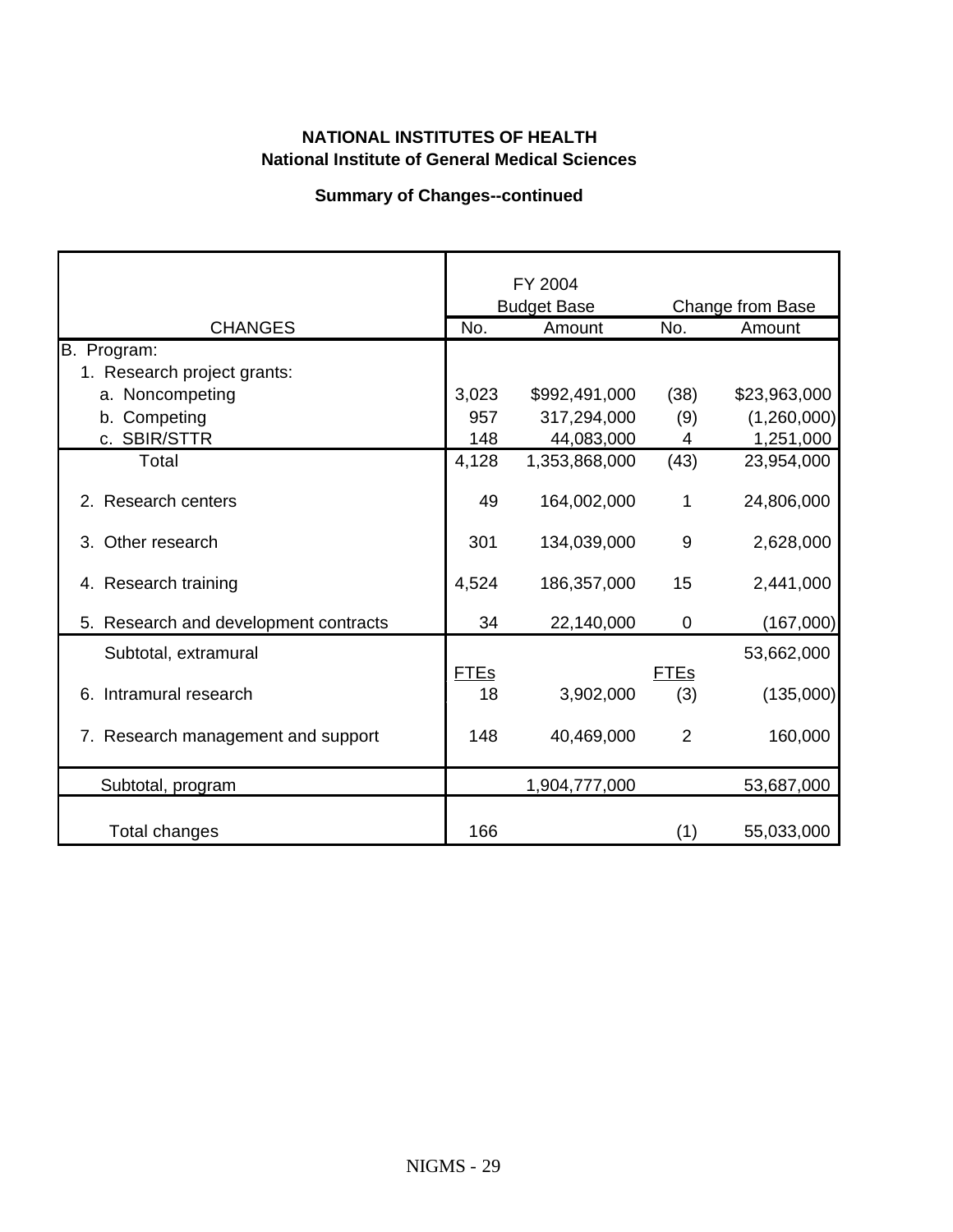#### **Budget Authority by Object**

|                                                             | FY 2004         |                             |              |
|-------------------------------------------------------------|-----------------|-----------------------------|--------------|
|                                                             | Final           | FY 2005                     | Increase or  |
|                                                             | Conference      | Estimate                    | Decrease     |
| Total compensable workyears:                                |                 |                             |              |
| Full-time employment                                        | 166             | 165                         | (1)          |
| Full-time equivalent of overtime & holiday hours            | 1               | 1                           | 0            |
|                                                             |                 |                             |              |
| Average ES salary                                           | \$148,475       | \$151,700                   | \$3,225      |
| Average GM/GS grade                                         | 10.9            | 10.9                        | 0.0          |
|                                                             |                 |                             |              |
| Average GM/GS salary                                        | \$72,214        | \$73,783                    | \$1,569      |
| Average salary, grade established by act of                 |                 |                             |              |
| July 1, 1944 (42 U.S.C. 207)                                | \$0             | \$0                         | \$0          |
| Average salary of ungraded positions                        | 103,557         | 105,806                     | 2,249        |
|                                                             | FY 2004         |                             |              |
|                                                             | Final           | FY 2005                     | Increase or  |
| <b>OBJECT CLASSES</b>                                       | Conference      | Estimate                    | Decrease     |
| Personnel Compensation:                                     |                 |                             |              |
| 11.1<br><b>Full-Time Permanent</b>                          | \$8,183,000     | \$8,531,000                 | \$348,000    |
| 11.3 Other than Full-Time Permanent                         | 5,721,000       | 5,791,000                   | 70,000       |
| 11.5 Other Personnel Compensation                           | 425,000         | 444,000                     | 19,000       |
| Military Personnel<br>11.7                                  | 0               | O                           |              |
| 11.8 Special Personnel Services Payments                    | 0               | 0                           | 0            |
| <b>Total, Personnel Compensation</b>                        | 14,329,000      | 14,766,000                  | 437,000      |
| <b>Civilian Personnel Benefits</b><br>12.1                  | 3,295,000       | 3,388,000                   | 93,000       |
| 12.2<br><b>Military Personnel Benefits</b>                  | 0               | 0                           | O            |
| 13.0<br><b>Benefits for Former Personnel</b>                | 0               | 0                           |              |
| Subtotal, Pay Costs                                         | 17,624,000      | 18,154,000                  | 530,000      |
| 21.0<br>Travel & Transportation of Persons                  |                 | 482,000                     | 12,000       |
| 22.0                                                        | 470,000         |                             | 1,000        |
| <b>Transportation of Things</b><br>23.1                     | 22,000          | 23,000                      |              |
| Rental Payments to GSA<br>Rental Payments to Others<br>23.2 | 0<br>13,000     | O<br>13,000                 | 0<br>0       |
| 23.3 Communications, Utilities &                            |                 |                             |              |
| Miscellaneous Charges                                       | 158,000         | 162,000                     | 4,000        |
| Printing & Reproduction<br>24.0                             | 502,000         | 514,000                     | 12,000       |
| <b>Consulting Services</b><br>25.1                          | 505,000         | 505,000                     | $\mathbf{0}$ |
| 25.2<br><b>Other Services</b>                               | 4,970,000       | 5,091,000                   | 121,000      |
| 25.3 Purchase of Goods & Services from                      |                 |                             |              |
| Government Accounts                                         | 76,687,000      | 86,751,000                  | 10,064,000   |
| 25.4 Operation & Maintenance of Facilities                  | 34,000          | 35,000                      | 1,000        |
| 25.5 Research & Development Contracts                       | 1,969,000       | 2,039,000                   | 70,000       |
| 25.6 Medical Care                                           | 0               | 0                           |              |
| 25.7<br>Operation & Maintenance of Equipment                | 202,000         | 207,000                     | 5,000        |
| 25.8 Subsistence & Support of Persons                       |                 | 0                           |              |
| <b>Subtotal, Other Contractual Services</b><br>25.0         | 0<br>84,367,000 | 94,628,000                  | 10,261,000   |
|                                                             |                 |                             |              |
| <b>Supplies &amp; Materials</b><br>26.0                     | 290,000         | 297,000                     | 7,000        |
| 31.0<br>Equipment                                           | 733,000         | 749,000                     | 16,000       |
| 32.0 Land and Structures                                    | 0               | 0                           |              |
| 33.0 Investments & Loans                                    |                 | O                           |              |
| 41.0 Grants, Subsidies & Contributions                      | 1,800,598,000   | 1,844,788,000               | 44,190,000   |
| 42.0 Insurance Claims & Indemnities                         | O               | O                           |              |
| 43.0 Interest & Dividends                                   | 0               | 0                           |              |
| 44.0 Refunds                                                |                 |                             |              |
| <b>Subtotal, Non-Pay Costs</b>                              |                 | 1,887,153,000 1,941,656,000 | 54,503,000   |
| <b>Total Budget Authority by Object</b>                     |                 | 1,904,777,000 1,959,810,000 | 55,033,000   |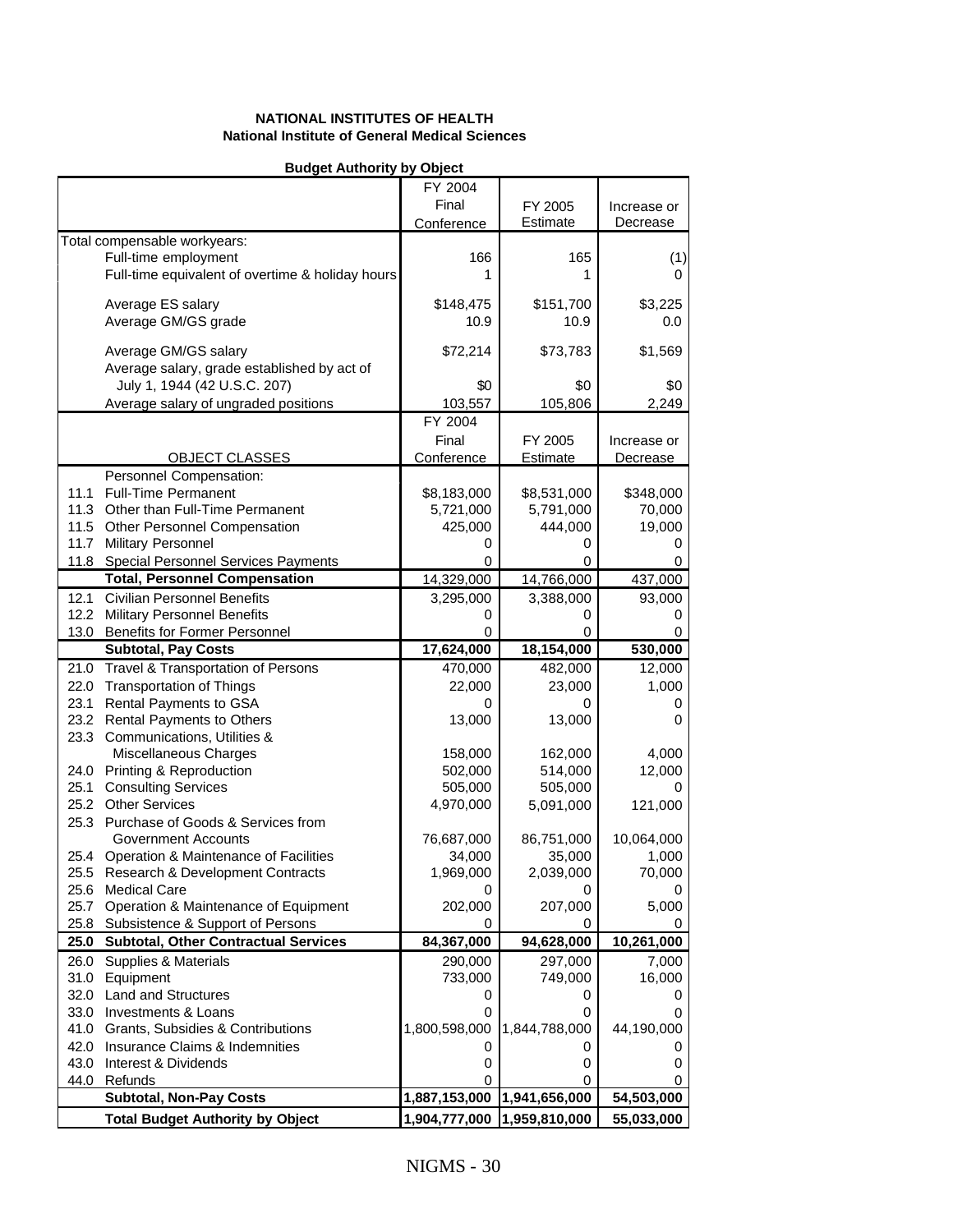| <b>Salaries and Expenses</b>                 |             |             |             |  |  |  |  |
|----------------------------------------------|-------------|-------------|-------------|--|--|--|--|
|                                              | FY 2004     |             |             |  |  |  |  |
|                                              | Final       | FY 2005     | Increase or |  |  |  |  |
| <b>OBJECT CLASSES</b>                        | Conference  | Estimate    | Decrease    |  |  |  |  |
| <b>Personnel Compensation:</b>               |             |             |             |  |  |  |  |
| Full-Time Permanent (11.1)                   | \$8,183,000 | \$8,531,000 | \$348,000   |  |  |  |  |
| Other Than Full-Time Permanent (11.3)        | 5,721,000   | 5,791,000   | 70,000      |  |  |  |  |
| Other Personnel Compensation (11.5)          | 425,000     | 444,000     | 19,000      |  |  |  |  |
| Military Personnel (11.7)                    |             |             |             |  |  |  |  |
| Special Personnel Services Payments (11.8)   | ი           |             | 0           |  |  |  |  |
| <b>Total Personnel Compensation (11.9)</b>   | 14,329,000  | 14,766,000  | 437,000     |  |  |  |  |
| Civilian Personnel Benefits (12.1)           | 3,295,000   | 3,388,000   | 93,000      |  |  |  |  |
| Military Personnel Benefits (12.2)           | O           |             |             |  |  |  |  |
| Benefits to Former Personnel (13.0)          | O           | $\Omega$    | 0           |  |  |  |  |
| <b>Subtotal, Pay Costs</b>                   | 17,624,000  | 18,154,000  | 530,000     |  |  |  |  |
| <b>Travel (21.0)</b>                         | 470,000     | 482,000     | 12,000      |  |  |  |  |
| Transportation of Things (22.0)              | 22,000      | 23,000      | 1,000       |  |  |  |  |
| Rental Payments to Others (23.2)             | 13,000      | 13,000      | 0           |  |  |  |  |
| Communications, Utilities and                |             |             |             |  |  |  |  |
| Miscellaneous Charges (23.3)                 | 158,000     | 162,000     | 4,000       |  |  |  |  |
| Printing and Reproduction (24.0)             | 502,000     | 514,000     | 12,000      |  |  |  |  |
| <b>Other Contractual Services:</b>           |             |             |             |  |  |  |  |
| Advisory and Assistance Services (25.1)      | 5,000       | 5,000       | 0           |  |  |  |  |
| Other Services (25.2)                        | 4,970,000   | 5,091,000   | 121,000     |  |  |  |  |
| Purchases from Govt. Accounts (25.3)         | 12,143,000  | 19,365,000  | 7,222,000   |  |  |  |  |
| Operation & Maintenance of Facilities (25.4) | 34,000      | 35,000      | 1,000       |  |  |  |  |
| Operation & Maintenance of Equipment (25.7)  | 202,000     | 207,000     | 5,000       |  |  |  |  |
| Subsistence & Support of Persons (25.8)      | 0           | 0           | O)          |  |  |  |  |
| <b>Subtotal Other Contractual Services</b>   | 17,354,000  | 24,703,000  | 7,349,000   |  |  |  |  |
| Supplies and Materials (26.0)                | 290,000     | 297,000     | 7,000       |  |  |  |  |
| <b>Subtotal, Non-Pay Costs</b>               | 18,809,000  | 26,194,000  | 7,385,000   |  |  |  |  |
| <b>Total, Administrative Costs</b>           | 36,433,000  | 44,348,000  | 7,915,000   |  |  |  |  |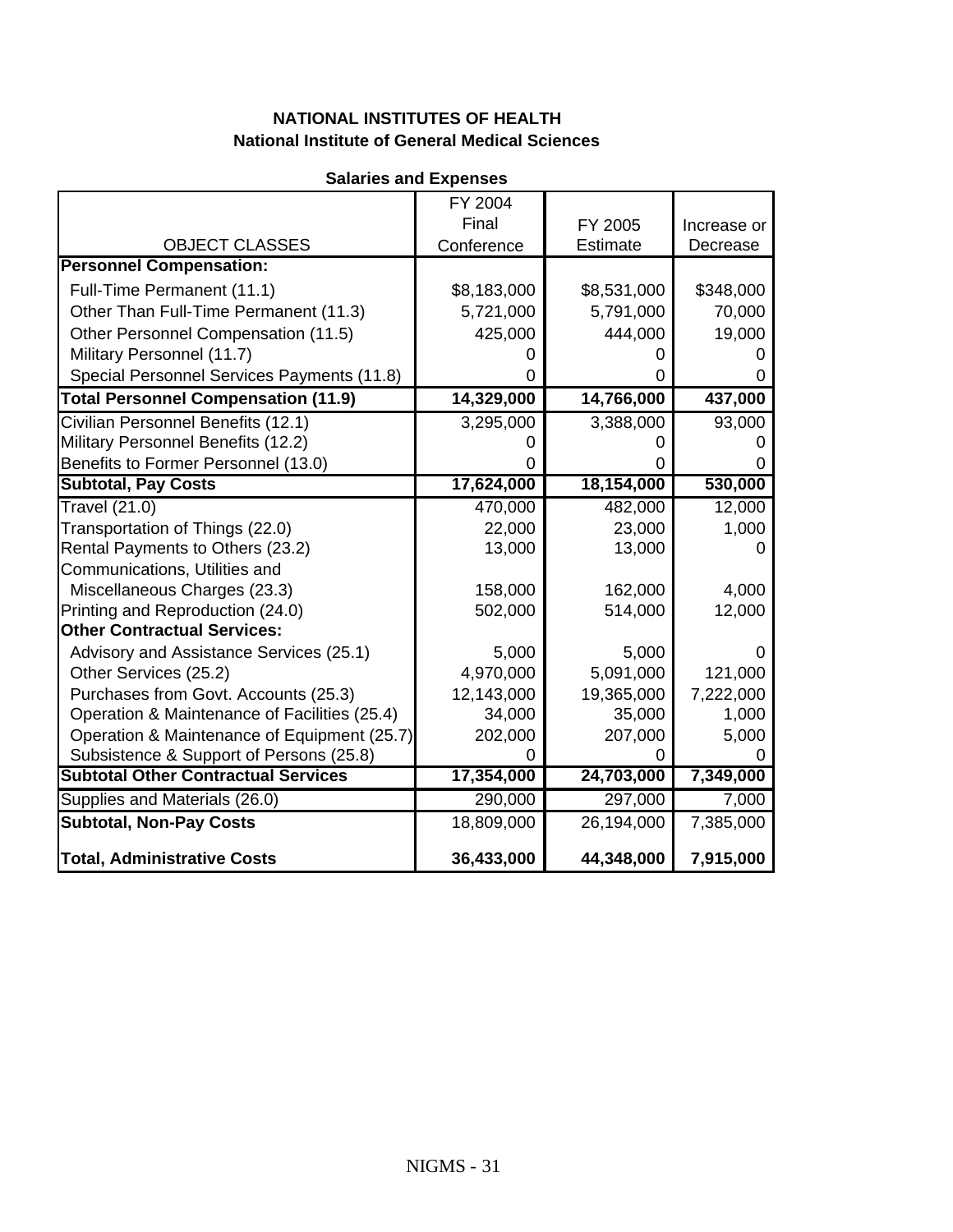# **NATIONAL INSTITUTES OF HEALTH**

#### **National Institute of General Medical Sciences**

#### SIGNIFICANT ITEMS IN SENATE APPROPRIATIONS COMMITTEE REPORT

The following section represents FY 2004 Congressional requirements for reports and significant items derived from Senate Report 108-81. These actions discussed below are contingent on inclusion of similar language and funding in the final FY 2004 appropriation and related reports. Additional items may be transmitted at a later date as a result of the final Conference report.

#### Item

*Minority Science Training Programs* – The Committee continues to be pleased with the quality of NIGMS's training programs, particularly those that have a special focus on increasing the number of minority scientists such as the Minority Access to Research Careers [MARC] and Minority Biomedical Research Support [MBRS] programs. The Committee expects NIGMS to continue to support these important initiatives, and is particularly pleased that NIGMS has supported biomedical career opportunity programs for high school and undergraduate college students in conjunction with historically black health professions schools. The Committee urges continued, long-term support of this program. (p. 128)

#### Action taken or to be taken

NIGMS' Division of Minority Opportunities in Research (MORE) administers research and research training programs aimed at increasing the number of minority biomedical scientists. Specifically, the Minority Access to Research Careers (MARC) Branch offers a number of programs designed to encourage minority students to pursue training for scientific careers and the Minority Biomedical Research Support (MBRS) Branch aims to enhance the science curricula and research capabilities of faculty at institutions with substantial minority enrollments. Support for both of these important programs continues to be a priority for the Institute. In addition, NIGMS, in partnership with other NIH institutes, plans to continue to contribute funds in support of high school and undergraduate college students who are enrolled in biomedical research career opportunity programs in conjunction with historically black health professions institutions.

#### Item

*Pharmacogenetics Research Network* – The Committee commends NIGMS for its vision in creating the Pharmacogenetics Research Network to address the genetic bases for differences in patients' reactions to medications. Development of a deeper understanding of how genetics influences whether treatments work, don't work, or cause moderate or severe side effects is critical. This is an emerging field that will lead to a personalized approach to medicine. The Committee urges NIGMS to continue to develop and expand this field further with a strong emphasis on studying drug metabolism variation and treatment response in those disease states that affect large numbers of Americans, such as diabetes, mental illness and others. (p. 128)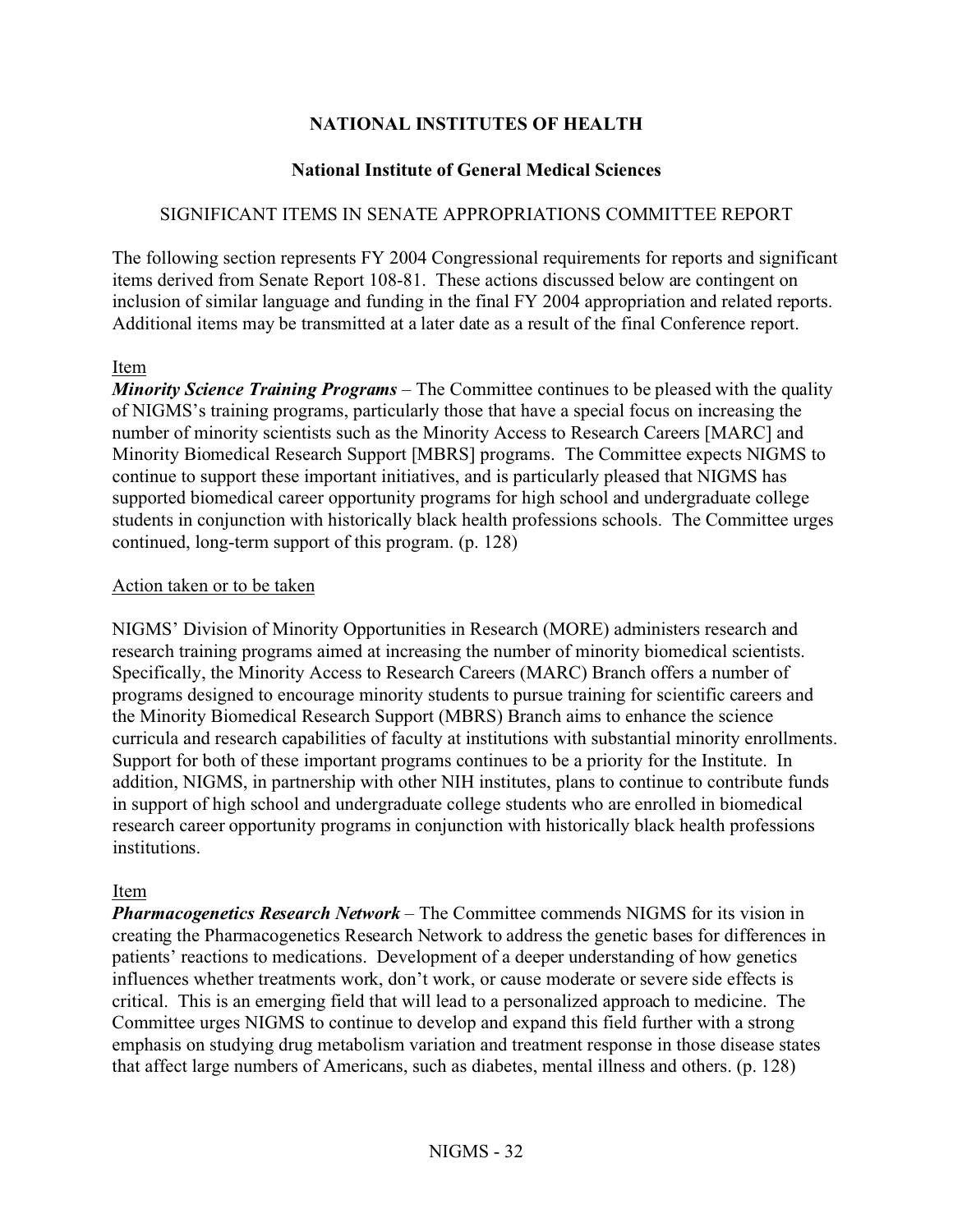#### Action taken or to be taken

NIGMS, and the other participating NIH institutes, plan to continue the Pharmacogenetics Research Network with a competition to be announced in FY2004, for funding in FY2005. The broad emphasis of this initiative will remain on collecting information on drug responses and making genotype-phenotype correlations. The network currently studies drug clearance pathways, including metabolism and transport, and disease applications, ranging from cardiovascular-pulmonary diseases to mental health disorders and cancers. The renewal competition will be an open one, thus allowing applications in these and other common disease areas. The network will also maintain its focus on PharmGKB, a public database for pharmacogenetics, which is intended as a tool for researchers and should enable the field by providing data, resources, and tools.

#### Item

*Pre-Disease Pathways* -- The Committee encourages the NIGMS to collaborate with other Institutes, including NCI and NIMH, and the Office of Behavioral and Social Sciences Research to fund research to integrate physiological knowledge of pre-disease pathways with behavioral studies. (p. 128)

#### Action taken or to be taken

NIGMS, in collaboration with other components of the NIH, such as the National Institute of Mental Health and the Office of Behavioral Social Sciences Research, will be participating in a working group of the Advisory Committee to the Director, NIH, which was established to identify scientific opportunities and areas of basic behavioral research that should be supported by NIH. Discussion of NIH-support of research to integrate physiological knowledge of pre-disease pathways with behavioral studies is one of many issues expected to be included in the group's discussions. The working group is scheduled to convene in the spring of 2004 and plans to issue its recommendations in the form of a report in the fall of that year.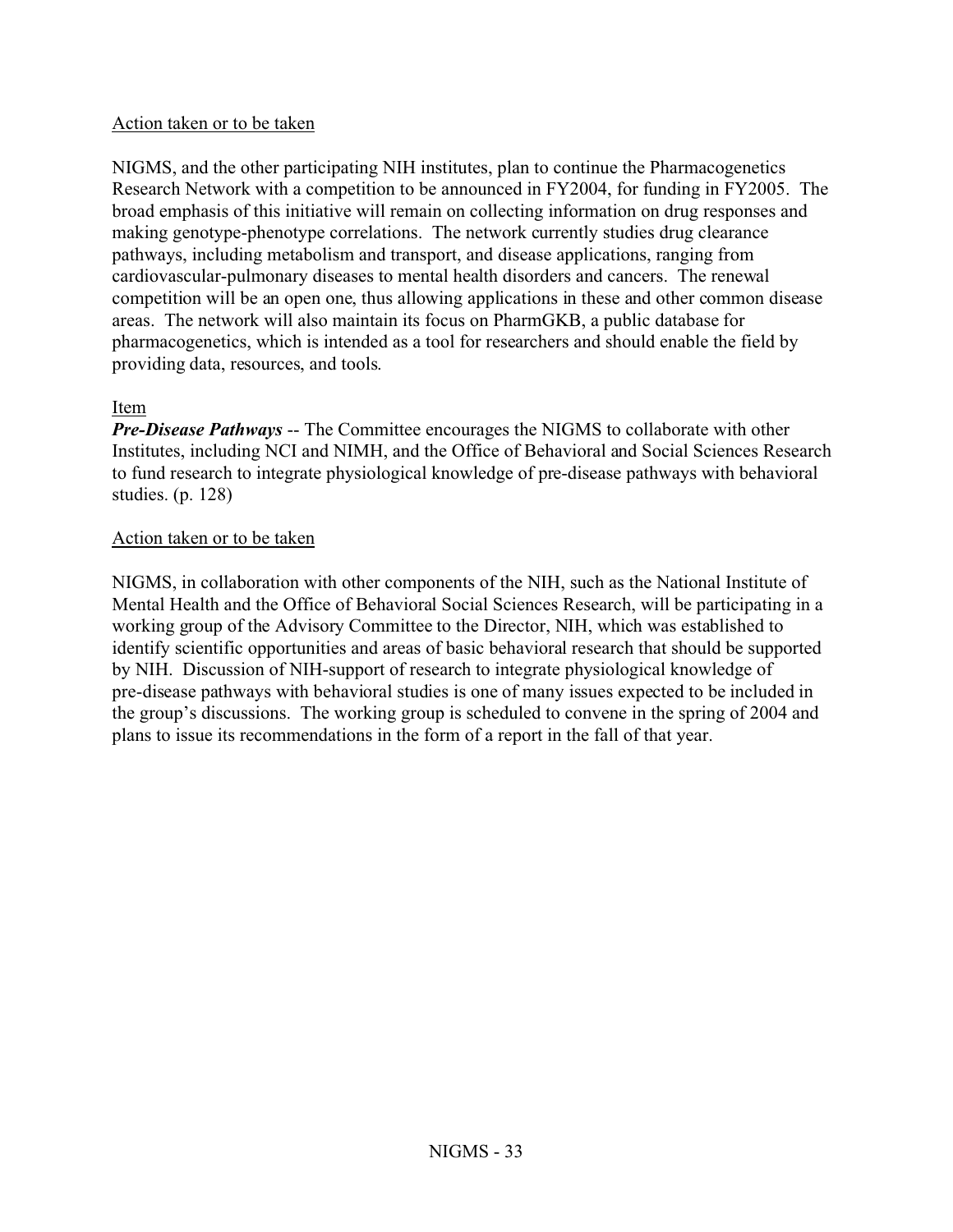|                                                                                  |                            | Authorizing Legislation |                           |                          |                           |                         |
|----------------------------------------------------------------------------------|----------------------------|-------------------------|---------------------------|--------------------------|---------------------------|-------------------------|
|                                                                                  | Other Citation<br>PHS Act/ | U.S. Code<br>Citation   | 2004 Amount<br>Authorized | Final Conference<br>2004 | 2005 Amount<br>Authorized | 2005 Budget<br>Estimate |
| Research and Investigation                                                       | Section 301                | 42§241                  | Indefinite                |                          | Indefinite                |                         |
| National Institute of General Medical Sciences                                   | Section 461                | 42§285b                 | Indefinite                | \$1,718,420,000          | Indefinite                | \$1,771,012,000         |
| National Research<br>Service Awards                                              | Section 487(d)             | 42§288                  | ত্ত                       | 186,357,000              | <u>হ</u>                  | 188,798,000             |
| Total, Budget Authority                                                          |                            |                         |                           | 1,904,777,000            |                           | 1,959,810,000           |
| the discription of the Milking of the Milking with heritoritic discription of le |                            |                         |                           |                          |                           |                         |

a/ Amounts authorized by Section 301 and Title IV of the Public Health Act.<br>b/ Reauthorizing legislation will be submitted. a/ Amounts authorized by Section 301 and Title IV of the Public Health Act.

b/ Reauthorizing legislation will be submitted.

# National Institute of General Medical Sciences **National Institute of General Medical Sciences** NATIONAL INSTITUTES OF HEALTH **NATIONAL INSTITUTES OF HEALTH**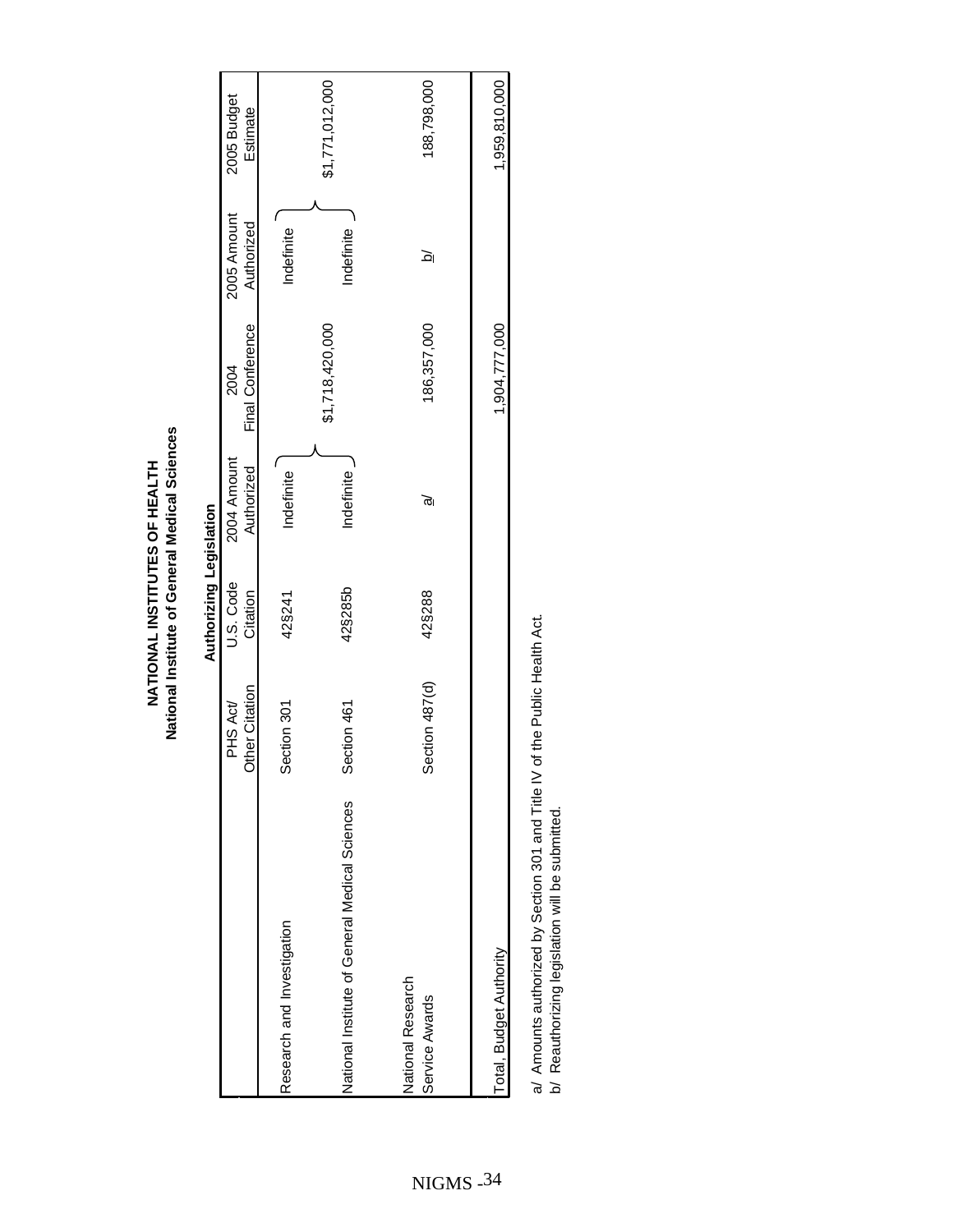| Fiscal     | <b>Budget Estimate</b> | Appropriations matory<br>House | Senate           |                     |
|------------|------------------------|--------------------------------|------------------|---------------------|
| Year       | to Congress            | Allowance                      | Allowance        | Appropriation<br>1/ |
| 1996       | \$907,674,000 2/       | \$946,971,000                  | \$897,465,000 2/ | \$946,971,000       |
| Rescission |                        |                                |                  | (75,000)            |
| 1997       | 936,573,000 2/         | 1,003,772,000                  | 953,214,000 2/   | 998,387,000 3/      |
| 1998       | 992,032,000 2/         | 1,047,963,000                  | 1,058,969,000    | 1,065,947,000       |
| 1999       | 1,111,439,000 2/4      | 1,150,840,000                  | 1,197,825,000    | 1,197,825,000       |
| Rescission |                        |                                |                  | (799,000)           |
| 2000       | 1,194,068,000 2/       | 1,298,551,000                  | 1,352,843,000    | 1,361,668,000       |
| Rescission |                        |                                |                  | (7,248,000)         |
| 2001       | 1,389,492,000 2/       | 1,548,313,000                  | 1,554,176,000    | 1,535,823,000       |
| Rescission |                        |                                |                  | (125,000)           |
| 2002       | 1,720,206,000 2/       | 1,706,968,000                  | 1,753,465,000    | 1,725,263,000       |
| Rescission |                        |                                |                  | (124,000)           |
| 2003       | 1,874,243,000          | 1,874,243,000 5/               | 1,853,584,000    | 1,859,084,000       |
| Rescission |                        |                                |                  | (12,084,000)        |
| 2004       | 1,923,133,000          | 1,923,133,000                  | 1,917,033,000    | 1,916,333,000       |
| Rescission |                        |                                |                  | (11, 495, 000)      |
| 2005       | 1,959,810,000          |                                |                  |                     |

**Appropriations History**

1/ Reflects enacted supplementals, rescissions, and reappropriations.

2/ Excludes funds for HIV/AIDS research activities consolidated in the NIH Office of AIDS Research.

3/ Excludes enacted administrative reductions of \$83,000.

4/ Reflects a decrease of \$3,447,000 for the budget amendment for bioterrorism.

5/ Reflects the President's Budget Request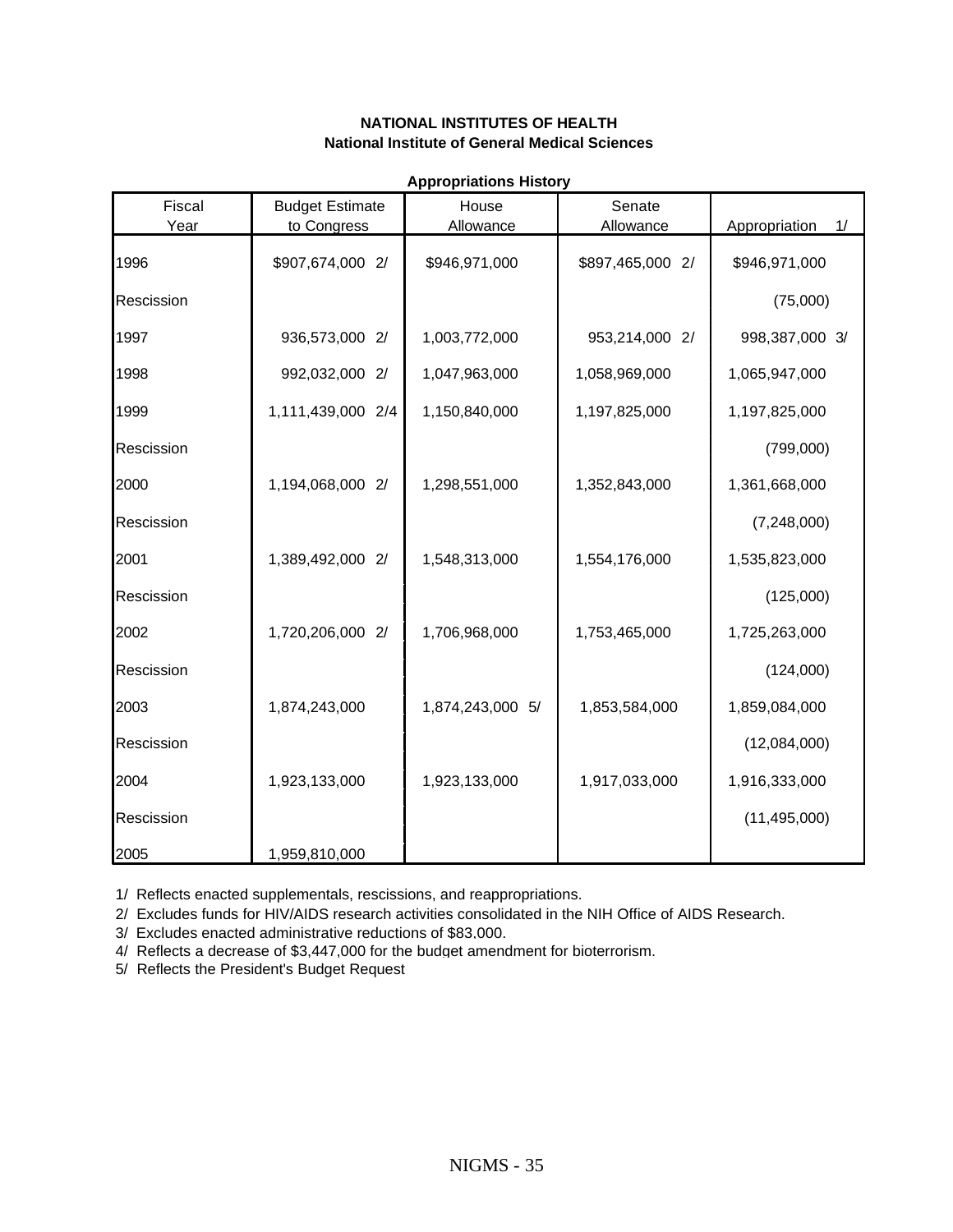|                                                                                           |                     | FY 2004                              |                |
|-------------------------------------------------------------------------------------------|---------------------|--------------------------------------|----------------|
|                                                                                           | FY 2003             | Final                                | FY 2005        |
| OFFICE/DIVISION                                                                           | Actual              | Conference                           | Estimate       |
| Office of the Director                                                                    | 13                  | 13                                   | 13             |
| <b>Office of Scientific Review</b>                                                        | 15                  | 13                                   | 13             |
| Office of Administrative Management                                                       | 29                  | 29                                   | 29             |
| <b>Division of Extramural Activities</b>                                                  | 41                  | 39                                   | 39             |
| <b>Genetic and Developmental</b><br><b>Biology Division</b>                               | 12                  | 12                                   | 12             |
| Pharmacology, Physiology, and<br><b>Biological Chemistry Division</b>                     | 32                  | 33                                   | 32             |
| Cell Biology and Biophysics Division                                                      | 16                  | 17                                   | 17             |
| <b>Bioinformatics and Computational</b><br><b>Biology Center</b>                          | 1                   | 4                                    | $\overline{4}$ |
| Minority Opportunities in Research<br><b>Division</b>                                     | 7                   | 6                                    | 6              |
| Total                                                                                     | 166                 | 166                                  | 165            |
| FTEs supported by funds from<br>Cooperative Research and<br><b>Development Agreements</b> | (0)                 | (0)                                  | (0)            |
| <b>FISCAL YEAR</b>                                                                        | Average GM/GS Grade |                                      |                |
| 2001<br>2002<br>2003<br>2004<br>2005                                                      |                     | 10.7<br>10.7<br>10.9<br>10.9<br>10.9 |                |

#### **Detail of Full-Time Equivalent Employment (FTEs)**